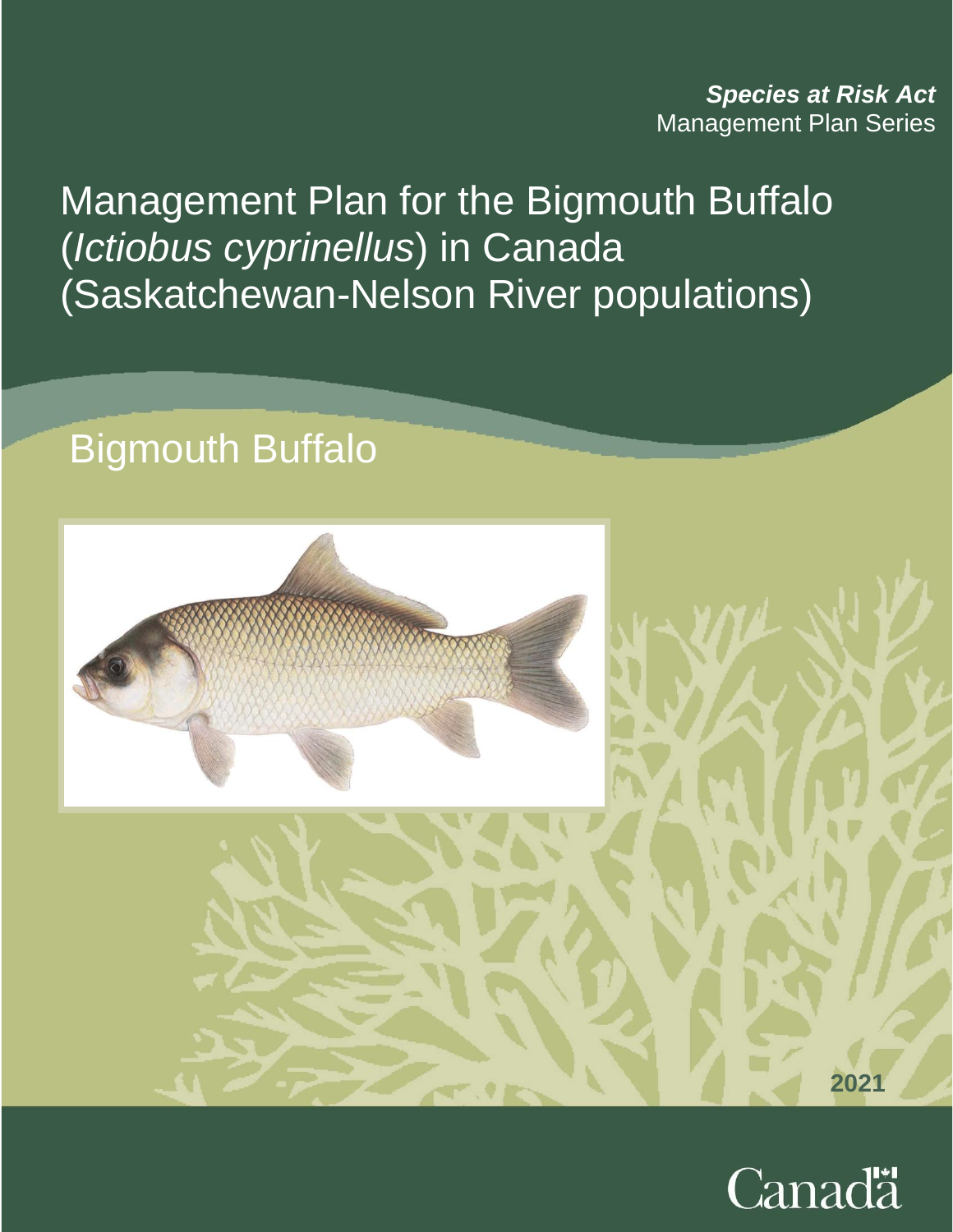#### **Recommended citation:**

Fisheries and Oceans Canada. 2021. Management Plan for the Bigmouth Buffalo (*Ictiobus cyprinellus*) in Canada (Saskatchewan-Nelson River populations). *Species at Risk Act* Management Plan Series. Fisheries and Oceans Canada, Ottawa. iv + 24 pp.

#### **Additional copies:**

For copies of this management plan, or for additional information on species at risk, including COSEWIC Status Reports, residence descriptions, action plans, and other related recovery documents, please visit the [Species at Risk](https://www.canada.ca/en/environment-climate-change/services/species-risk-public-registry.html) Public Registry.

#### **Cover illustration:** © Tomelleri

Également disponible en français sous le titre : « Plan de gestion du buffalo à grande bouche (*Ictiobus cyprinellus*) au Canada (populations des rivières Saskatchewan et Nelson) »

© Her Majesty the Queen in Right of Canada, represented by the Minister of Fisheries and Oceans 2021. All rights reserved. ISBN 978-0-660-36253-3 Catalogue no. En3-5/110-2020E-PDF

*Content (excluding the illustrations) may be used without permission, with appropriate credit to the source.*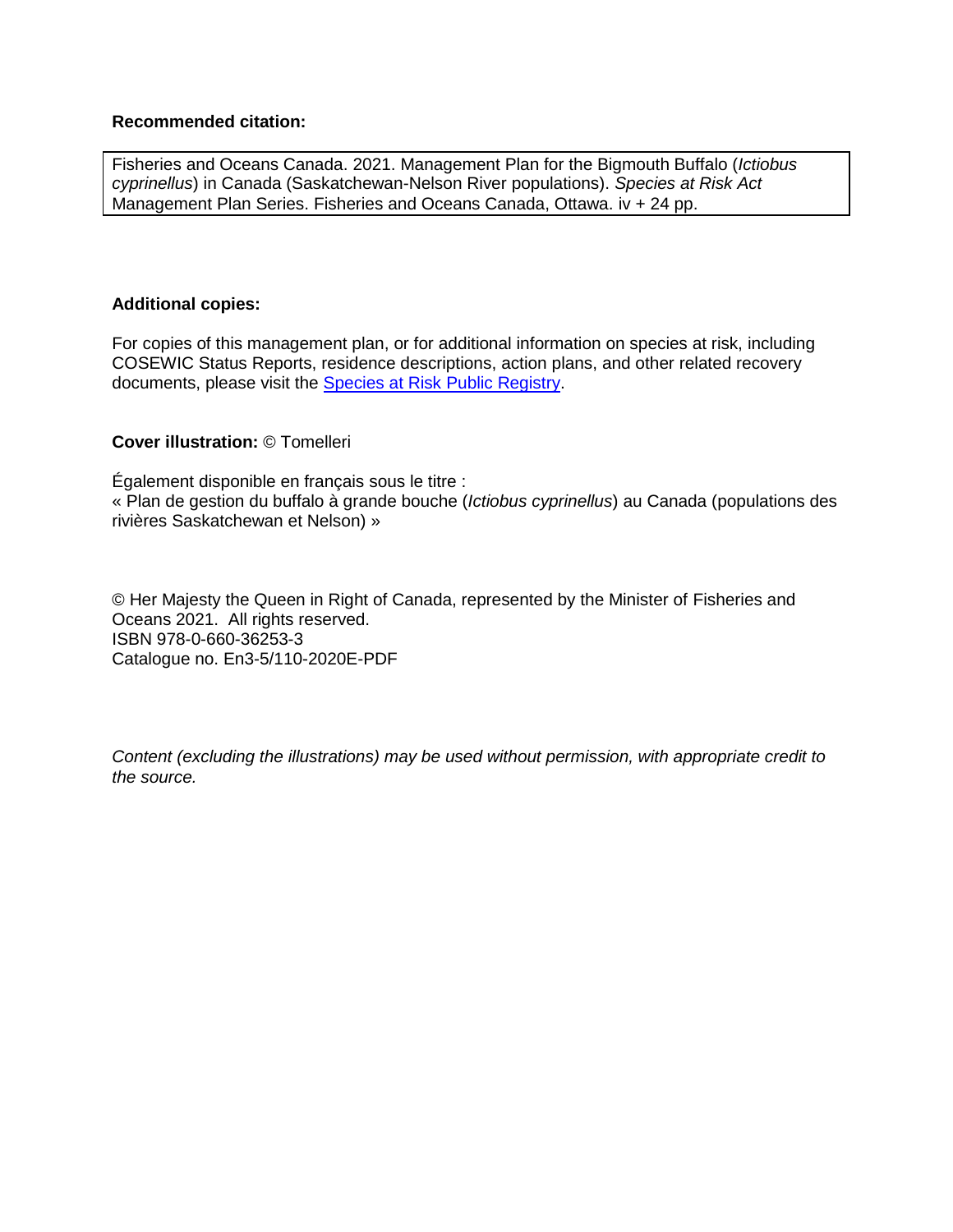## <span id="page-2-0"></span>**Preface**

The federal, provincial, and territorial government signatories under the [Accord for the](https://www.canada.ca/en/environment-climate-change/services/species-risk-act-accord-funding/protection-federal-provincial-territorial-accord.html)  [Protection of Species at Risk \(1996\)](https://www.canada.ca/en/environment-climate-change/services/species-risk-act-accord-funding/protection-federal-provincial-territorial-accord.html) agreed to establish complementary legislation and programs that provide for the protection of species at risk throughout Canada. Under the *Species at Risk Act* (S.C. 2002, c.29) (SARA), the federal competent ministers are responsible for the preparation of management plans for species listed as special concern, and are required to report on progress within five years after publication of the final document on the Species at Risk Public Registry, and every subsequent five years following.

The Minister of Fisheries and Oceans is the competent minister under SARA for the Bigmouth Buffalo and has prepared this management plan as per section 65 of SARA. In preparing this management plan, the competent minister has considered, as per section 38 of SARA, the commitment of the Government of Canada to conserving biological diversity and to the principle that, if there are threats of serious or irreversible damage to the listed wildlife species, costeffective measures to prevent the reduction or loss of the species should not be postponed for a lack of full scientific certainty. To the extent possible, the management plan has been prepared in cooperation with environmental non-governmental organizations, species' experts, Indigenous organizations and the provinces of Manitoba and Saskatchewan, as per section 66(1) of SARA.

As stated in the preamble to SARA, success in the management of this species depends on the commitment and cooperation of many different constituencies that will be involved in implementing the directions set out in this management plan and will not be achieved by Fisheries and Oceans Canada or any other jurisdiction alone. All Canadians are invited to join in supporting and implementing this management plan for the benefit of the Bigmouth Buffalo and Canadian society as a whole.

A SARA management plan includes measures for the conservation of the species to manage the species of special concern to prevent it from becoming threatened or endangered. The competent minister (Minister of Fisheries and Oceans) must prepare a management plan that includes measures for the conservation of the species that the minister considers appropriate. These measures for the conservation of the species are set out to achieve the management objective identified in the management plan. Implementation of this management plan is subject to appropriations, priorities, and budgetary constraints of the participating jurisdictions and organizations.

# <span id="page-2-1"></span>**Acknowledgments**

Fisheries and Oceans Canada (DFO) wishes to acknowledge the contributions of those who supported the development of the management plan for the Bigmouth Buffalo. This management plan was prepared by Melanie VanGerwen-Toyne (DFO), Pooi-Leng Wong (DFO), and Calum Bonnington (contractor). DFO would like to thank the following organizations for their support in the development of this management plan: Manitoba Sustainable Development, Saskatchewan Water Security Agency, Saskatchewan Ministry of Environment, and the University of Saskatchewan.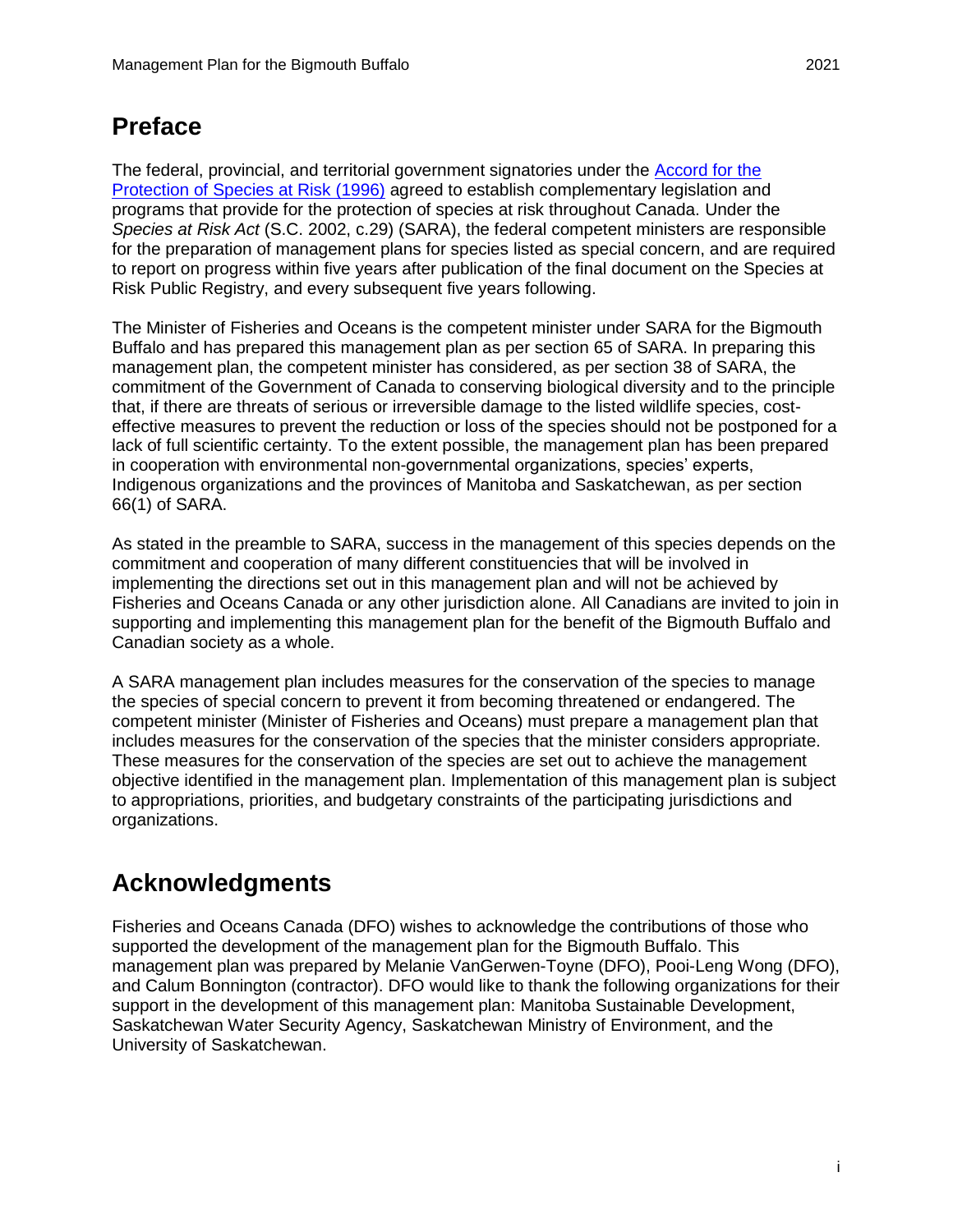## <span id="page-3-0"></span>**Executive summary**

The Bigmouth Buffalo (*Ictiobus cyprinellus*) is a large, deep-bodied fish of the sucker family *Catostomidae*. The Saskatchewan-Nelson River populations of Bigmouth Buffalo was listed as a species of special concern under the federal *Species at Risk Act* (SARA) in 2011. This management plan is considered one in a series of documents for this species that are linked and should be taken into consideration together; including the [Committee on the Status of](https://sararegistry.gc.ca/virtual_sara/files/cosewic/sr_bigmouth_buffalo_0809_e.pdf)  [Endangered Wildlife in Canada \(COSEWIC\) status report](https://sararegistry.gc.ca/virtual_sara/files/cosewic/sr_bigmouth_buffalo_0809_e.pdf) (2009). In Canada, this designatable unit is found in three disjunct areas: the Lake of the Woods, Ontario; the Lower Assiniboine, Red, La Salle and Seine rivers, Delta Marsh, southern Lake Manitoba; and southern Lake Winnipeg, Manitoba; and the Qu'Appelle River system, Saskatchewan (COSEWIC 2009).

Although regular fisheries assessments have occurred in Ontario waters, there have been no Bigmouth Buffalo reported from the Lake of the Woods since 1976 (Dextrase in COSEWIC 2009). Bigmouth Buffalo populations in Manitoba are considered to be secure. The populations in Saskatchewan are thought to have declined (COSEWIC 2009). The Committee on the Status of Endangered Wildlife in Canada (COSEWIC 2009) identified the primary anthropogenic threat to Bigmouth Buffalo populations in the Qu'Appelle River system, Saskatchewan, as the loss or degradation of spawning habitat due to water management practices.

The long-term objective of this management plan is to maintain existing Bigmouth Buffalo (Saskatchewan-Nelson River populations) population levels and distribution, and conserve habitat within watersheds in which the species is found. Management should be directed towards maintaining sufficient quality and quantity of habitats to support known populations.

The following short-term objectives (over the next 10 years) have been identified to assist in meeting the long-term objective:

- i. improve our knowledge of the species' biology and population characteristics
- ii. determine species' distribution, movement, and habitat requirements
- iii. increase public awareness and stewardship
- iv. identify and mitigate threats to the species

Broad strategies to reach the objectives listed above have been organized thematically into the following four categories, each of which is associated with key conservation measures:

Surveys and monitoring:

 assess the distribution of Bigmouth Buffalo in Manitoba and document species' biological information

Research:

- study the Bigmouth Buffalo population in the Lake Winnipeg drainage, Manitoba to increase understanding of its distribution, movements, and habitat use
- determine if there is mixing of Bigmouth Buffalo populations in the lower Qu'Appelle River, Saskatchewan and the Assiniboine River, Manitoba
- identify additional spawning areas for Bigmouth Buffalo in Manitoba and Saskatchewan
- investigate the impact of the Common Carp (*Cyprinus carpio*) on the spawning success of Bigmouth Buffalo in Delta Marsh, Manitoba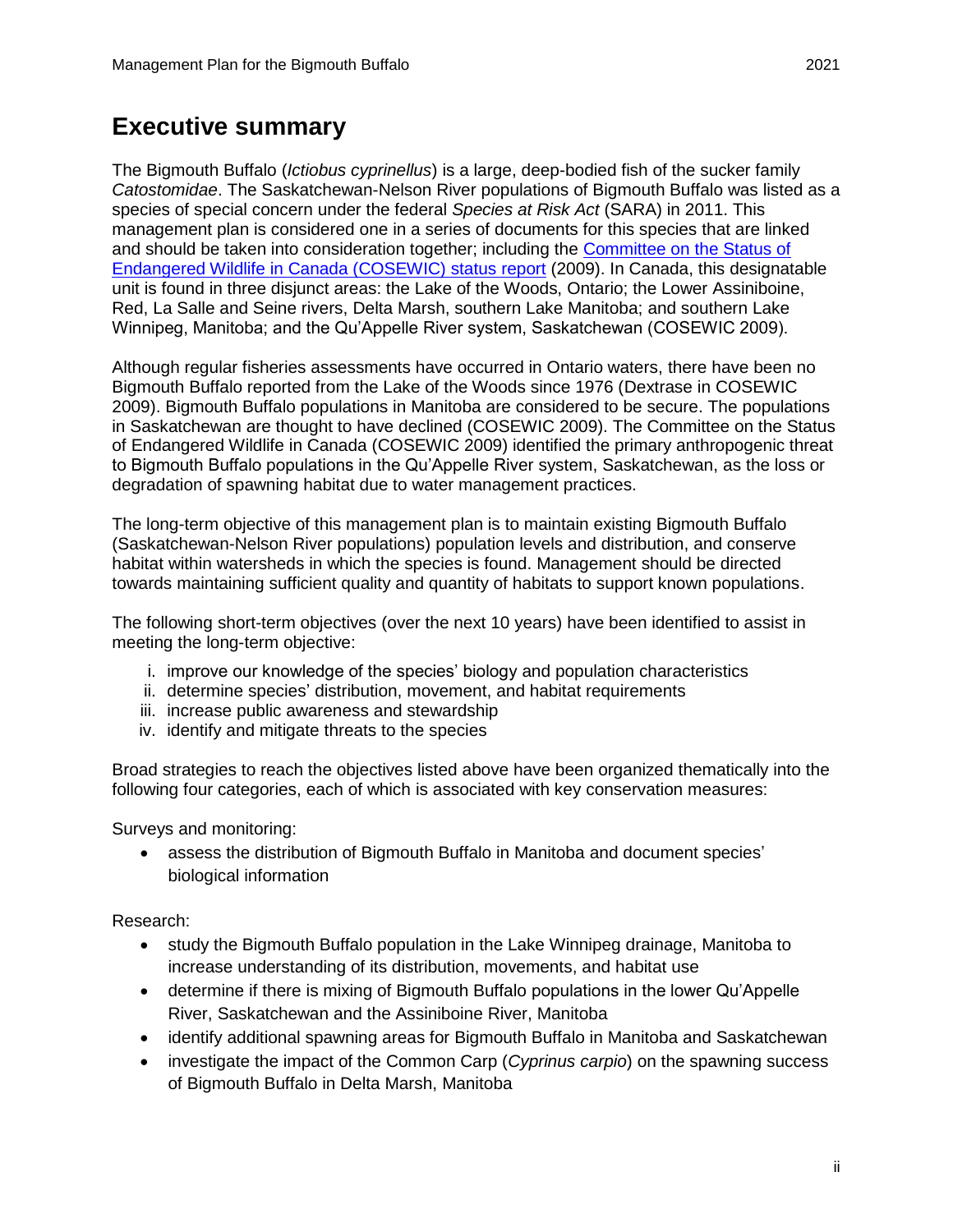- determine summer, fall, and winter distribution and habitat use of adults in the upper Qu'Appelle River system, Saskatchewan
- analyze the age demographics of spawning Bigmouth Buffalo in the Qu'Appelle River system, Saskatchewan

Stewardship, outreach and communication:

- develop educational signs about Bigmouth Buffalo and install in strategic locations in Manitoba and Saskatchewan
- present information to interested parties in Manitoba and Saskatchewan on how they can participate in the conservation of the Bigmouth Buffalo
- present information to fishers of rough fish<sup>1</sup> on the potential of Bigmouth Buffalo as a bycatch in Manitoba

Management, coordination and threat mitigation:

 breach dykes at Last Mountain Lake, Saskatchewan to allow Bigmouth Buffalo access to additional wetlands/spawning areas

 $\overline{a}$ 

<sup>1</sup> Rough fish are fish species considered undesirable as food/sport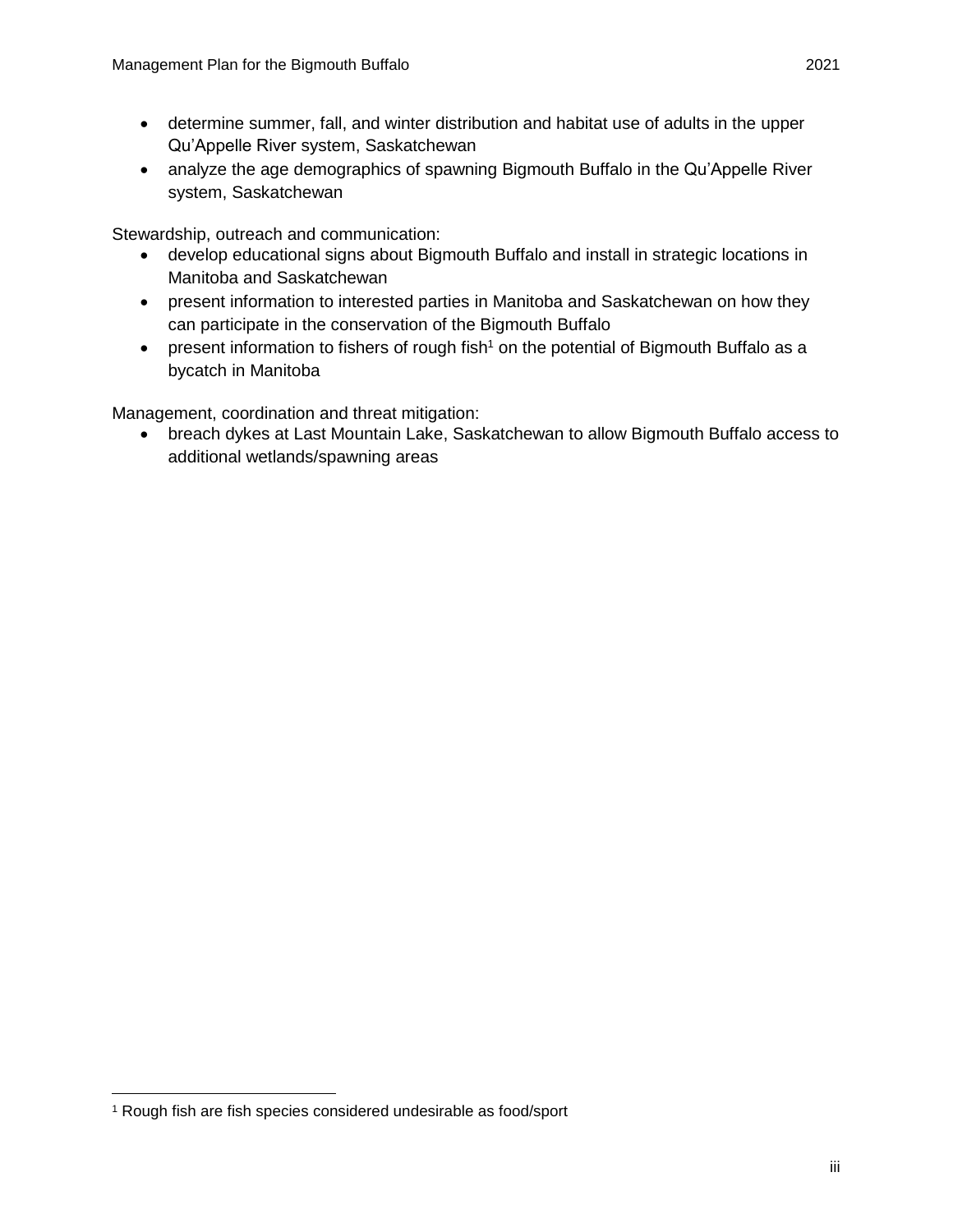# <span id="page-5-0"></span>**Table of contents**

| 2           |  |
|-------------|--|
| 3           |  |
| 4           |  |
| 4.1         |  |
| 4.2         |  |
| 4.3         |  |
| 5.          |  |
| 5.1         |  |
| 5.2         |  |
| 6           |  |
| 6.1         |  |
| 6.2         |  |
| $7^{\circ}$ |  |
| 7.1         |  |
| 7.2         |  |
| 7.3         |  |
| 8           |  |
|             |  |
|             |  |
|             |  |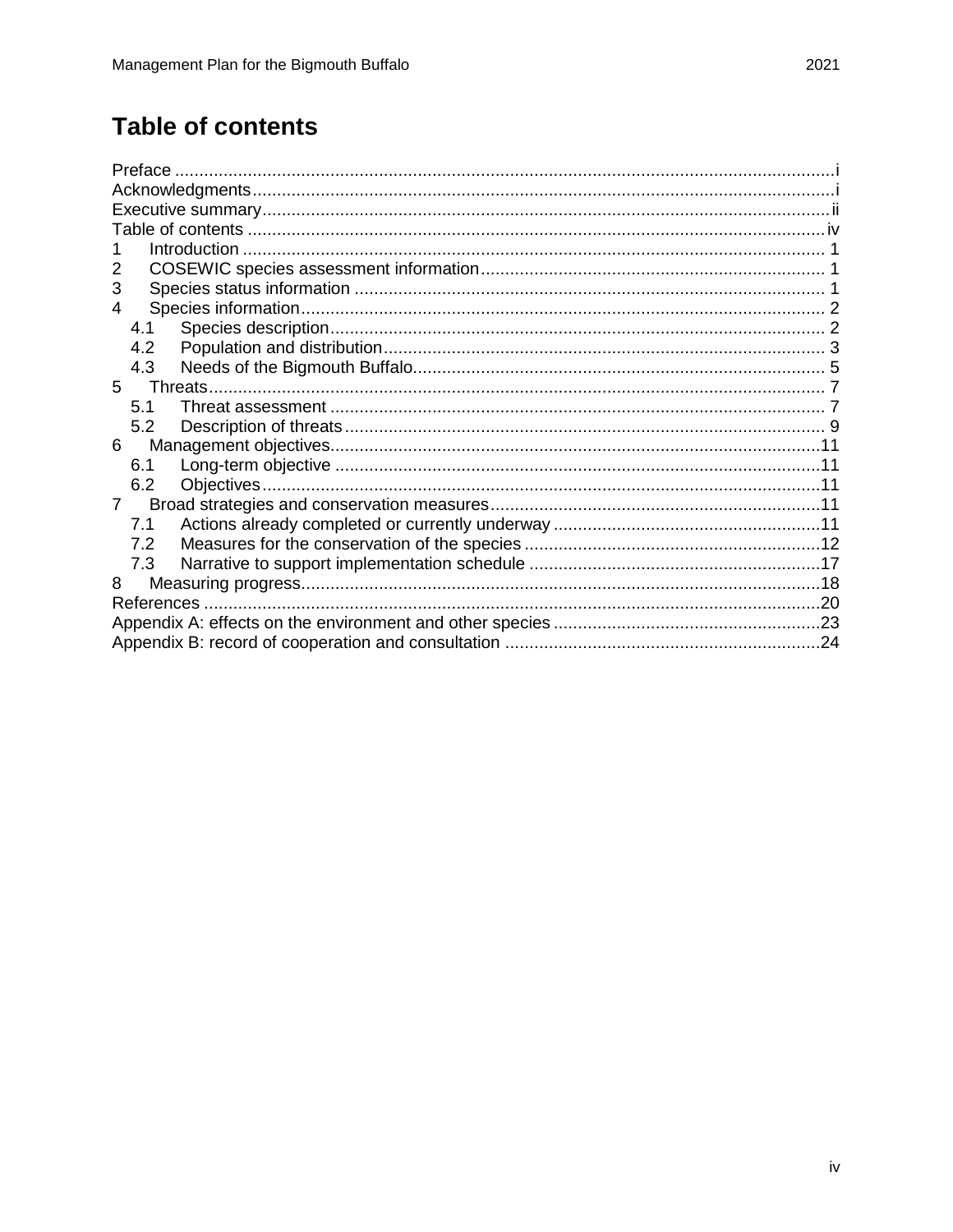# <span id="page-6-0"></span>**1 Introduction**

The Bigmouth Buffalo (*Ictiobus cyprinellus*), Saskatchewan-Nelson River populations, was listed as special concern under the *Species at Risk Act* [\(SARA\)](https://laws-lois.justice.gc.ca/eng/acts/s-15.3/) in 2011.

This management plan is part of a series of documents regarding Bigmouth Buffalo that should be taken into consideration together, including the [Committee on the Status of Endangered](http://publications.gc.ca/collections/collection_2009/ec/CW69-14-577-2009E.pdf)  [Wildlife in Canada \(COSEWIC\) status report](http://publications.gc.ca/collections/collection_2009/ec/CW69-14-577-2009E.pdf) (COSEWIC 2009). A management plan includes measures for the conservation of the species to ensure that a species of special concern does not become threatened or endangered. It sets management objectives and identifies measures for the conservation of the species to support achieving those objectives.

# <span id="page-6-1"></span>**2 COSEWIC species assessment information**

**Date of assessment:** April 2009

**Common name:** Bigmouth Buffalo, Saskatchewan-Nelson River populations

**Scientific name:** *Ictiobus cyprinellus*

**COSEWIC status:** Special concern

**Reason for designation:** Although there has been an increase in the extent of occurrence and area of occupancy in Manitoba, the species is apparently not abundant there. Dramatic declines in the Qu'Appelle River basin appear to be related to changes in water management practices that have led to elimination and/or degradation of spawning habitat and subsequent reduction in reproductive potential. Increasing demands for water for agricultural purposes may also be limiting for other population components in this biogeographic zone.

**Canadian occurrence:** Saskatchewan, Manitoba

**COSEWIC status history:** The species was considered a single unit and designated special concern in April 1989. Split into two populations in April 2008 to allow a separate designation of the Bigmouth Buffalo (Great Lakes-Upper St. Lawrence populations). The Bigmouth Buffalo (Saskatchewan-Nelson River populations) was not assessed in April 2008; it retained the special concern designation of the original Bigmouth Buffalo. The population was designated special concern in April 2009. The last assessment was based on an updated status report.

### <span id="page-6-2"></span>**3 Species status information**

**Global status:** in the United States, the Bigmouth Buffalo is listed as G5 (NatureServe 2017).

**Canadian status:** NatureServe (2019) ranked the Saskatchewan-Nelson River populations of Bigmouth Buffalo as G5TNR, meaning globally "secure" (common, widespread, and abundant) at the species level, but "not ranked" at the subspecies level. The Bigmouth Buffalo (Saskatchewan-Nelson River populations) was designated as special concern by COSEWIC in 2009 (COSEWIC 2009) and was listed as special concern under the federal SARA in 2011. The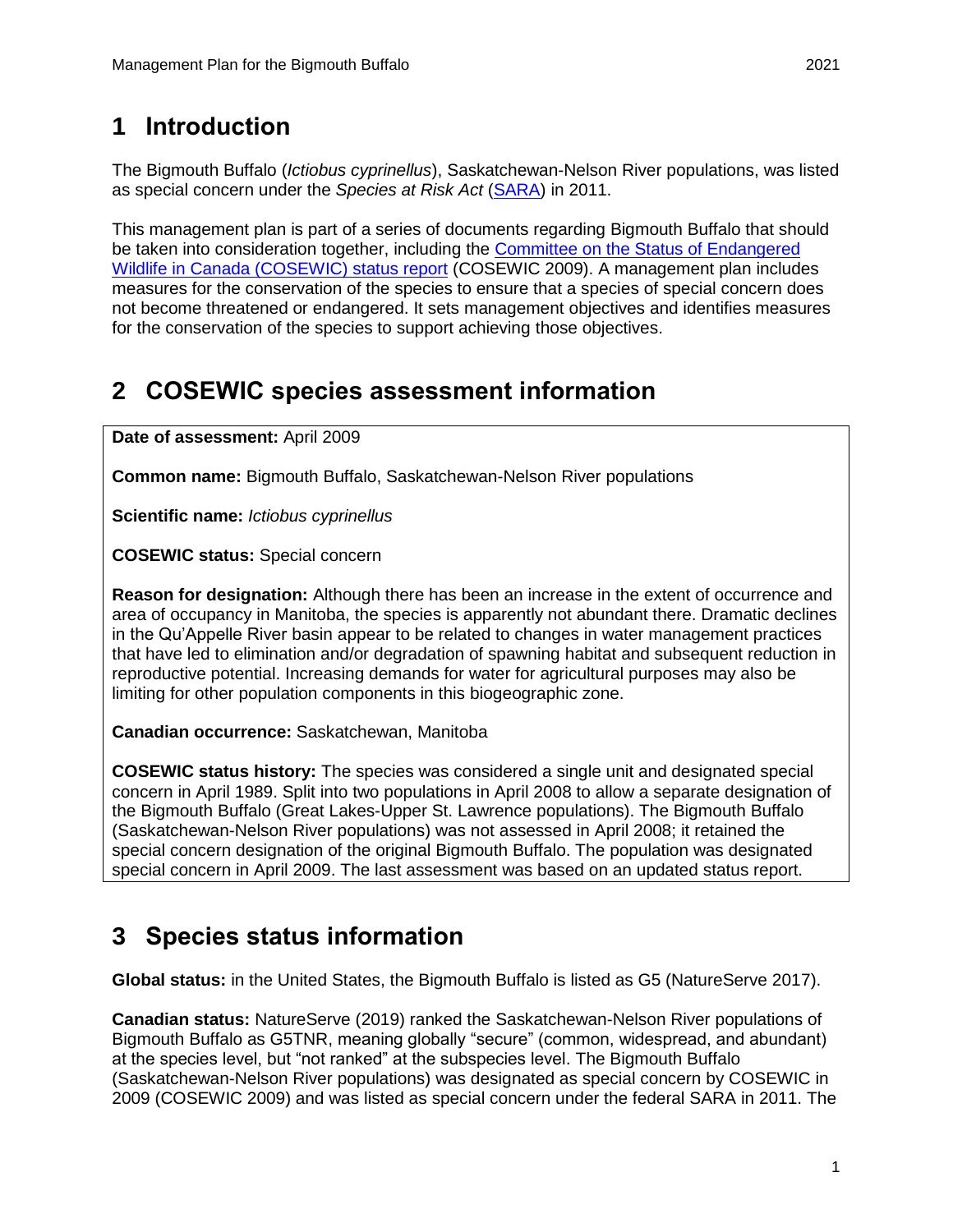Canadian Endangered Species Conservation Council (CESCC) provided a national general status ranking of Bigmouth Buffalo as secure (4) (CESCC 2006). A provincially administered list of Species at Risk in Saskatchewan lists Bigmouth Buffalo as S3 (Vulnerable/Rare to uncommon: moderate risk of extinction or extirpation) (Saskatchewan Conservation Data Centre 2019), and in Manitoba as S5 (widespread, abundant, and secure throughout the province) (Manitoba Conservation Data Centre 2019) (table 1).

| <b>Jurisdiction</b> | <b>Authority/</b><br>organization                                                                                                 | Year(s)<br>assessed<br>and/or listed | Status/<br>designation                                          | <b>Designation</b><br><b>level</b> |
|---------------------|-----------------------------------------------------------------------------------------------------------------------------------|--------------------------------------|-----------------------------------------------------------------|------------------------------------|
| National            | Canadian Endangered<br><b>Species Conservation</b><br>Council                                                                     | 2006                                 | Secure (4)                                                      | Population                         |
| National            | Committee on the Status<br>of Endangered Wildlife<br>in Canada                                                                    | 2009                                 | Special concern                                                 | Population                         |
| National            | Species at Risk Act                                                                                                               | 2011                                 | Special concern                                                 | Population                         |
| Provincial          | Saskatchewan Wild<br>Species at Risk<br>Regulations of the<br>province's The Wildlife<br>Act (Government of<br>Saskatchewan 1998) | 2019                                 | Vulnerable/rare to<br>uncommon (S3)                             | Population                         |
| Provincial          | Manitoba                                                                                                                          | 2019                                 | Widespread,<br>abundant, and secure<br>'S5)                     | Population                         |
| International       | NatureServe                                                                                                                       | 2019                                 | Globally secure and<br>subspecies/varieties<br>unranked (G5TNR) | Population                         |

| Table 1. Summary of existing protection or other status designations assigned to the Bigmouth |  |  |
|-----------------------------------------------------------------------------------------------|--|--|
| <b>Buffalo (Saskatchewan-Nelson River populations)</b>                                        |  |  |

# <span id="page-7-0"></span>**4 Species information**

### <span id="page-7-1"></span>**4.1 Species description**

Bigmouth Buffalo is one of a few *Ictiobus* species found in Canada. It is characterized by a robust, deep and laterally compressed body (figure 1). Studies of Bigmouth Buffalo in Saskatchewan have recorded fish typically measuring 25 to 50 cm in length and weighing between 2 to 5 kg, but some fish in excess of 80 cm and 15 kg (20+ years old) have been caught (Johnson 1963; Hlasny 2000; Sereda and Pollock pers. comm.; Hlasny and Bryshun pers. comm.). A study conducted in 2016 and 2017 in Manitoba captured Bigmouth Buffalo as large as 80 cm and 13.5 kg (Watkinson pers. comm.).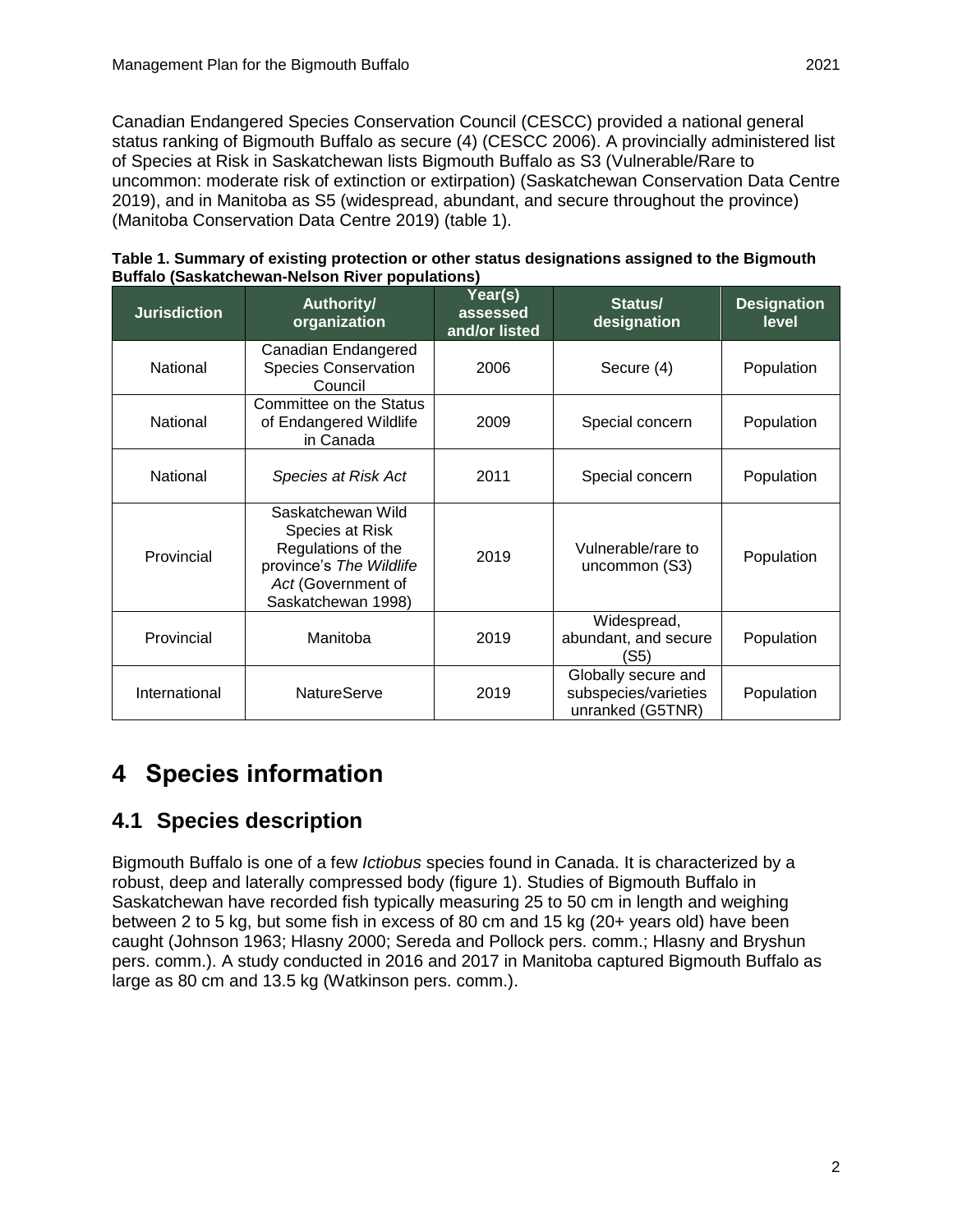

#### **Figure 1. Bigmouth Buffalo © Tomelleri**

### <span id="page-8-0"></span>**4.2 Population and distribution**

**Global range:** in the United States, Bigmouth Buffalo are widely distributed throughout the Mississippi drainages in eastern North America, from the Gulf of Mexico northward to Minnesota and North Dakota (figure 2).



**Figure 2. Global distribution of Bigmouth Buffalo (COSEWIC 2009; modified from Page and Burr 1991)**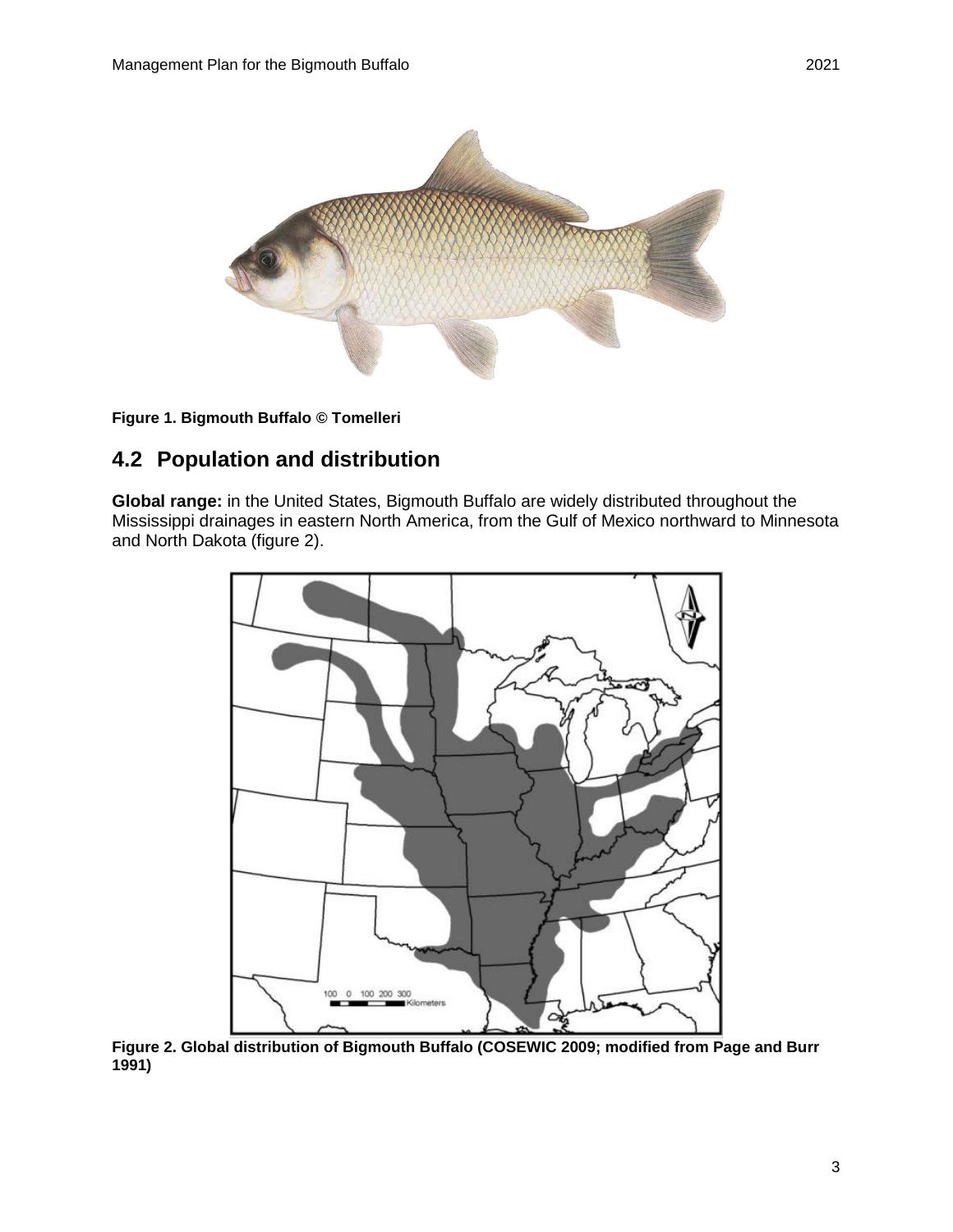**Canadian range:** the Bigmouth Buffalo are found in two biogeographic zones. The Great Lakes-Upper St. Lawrence populations have been reported from the Lake Erie, Huron, Ontario and St. Clair basins. This designatable unit (DU) was assessed as not at risk by COSEWIC (2009). The Saskatchewan-Nelson River populations have been found in three disjunct areas: the Lake of the Woods, Ontario; the Lower Assiniboine, Red, La Salle and Seine rivers, Delta Marsh, southern Lake Manitoba, and southern Lake Winnipeg, Manitoba; and the Qu'Appelle River system, Saskatchewan (COSEWIC 2009) (figure 3). However, although regular fisheries assessments have occurred in Ontario waters, no Bigmouth Buffalo have been reported from the Lake of the Woods since 1976 (Dextrase in COSEWIC 2009). Also, Bigmouth Buffalo are a relatively recent introduction to the Lake Manitoba system; they are thought to have arrived in the early 1970s following the construction and operation of the Portage Diversion (also known as Assibiboine River Floodway) (Stewart et al. 1985).



**Figure 3. Distribution of the Bigmouth Buffalo (Saskatchewan – Nelson River populations). (Numerals on map: 1=Qu'Appelle dam, 2=Eyebrow dam, 3=Buffalo Pound dam, 4=Craven dam, 5=Echo dam, 6=Katepwa dam, 7=Crooked dam, 8=Round dam, 9=Brandon rock ramp, and 10=Portage Diversion River Control Structure, 11=St. Andrews Lock and dam).**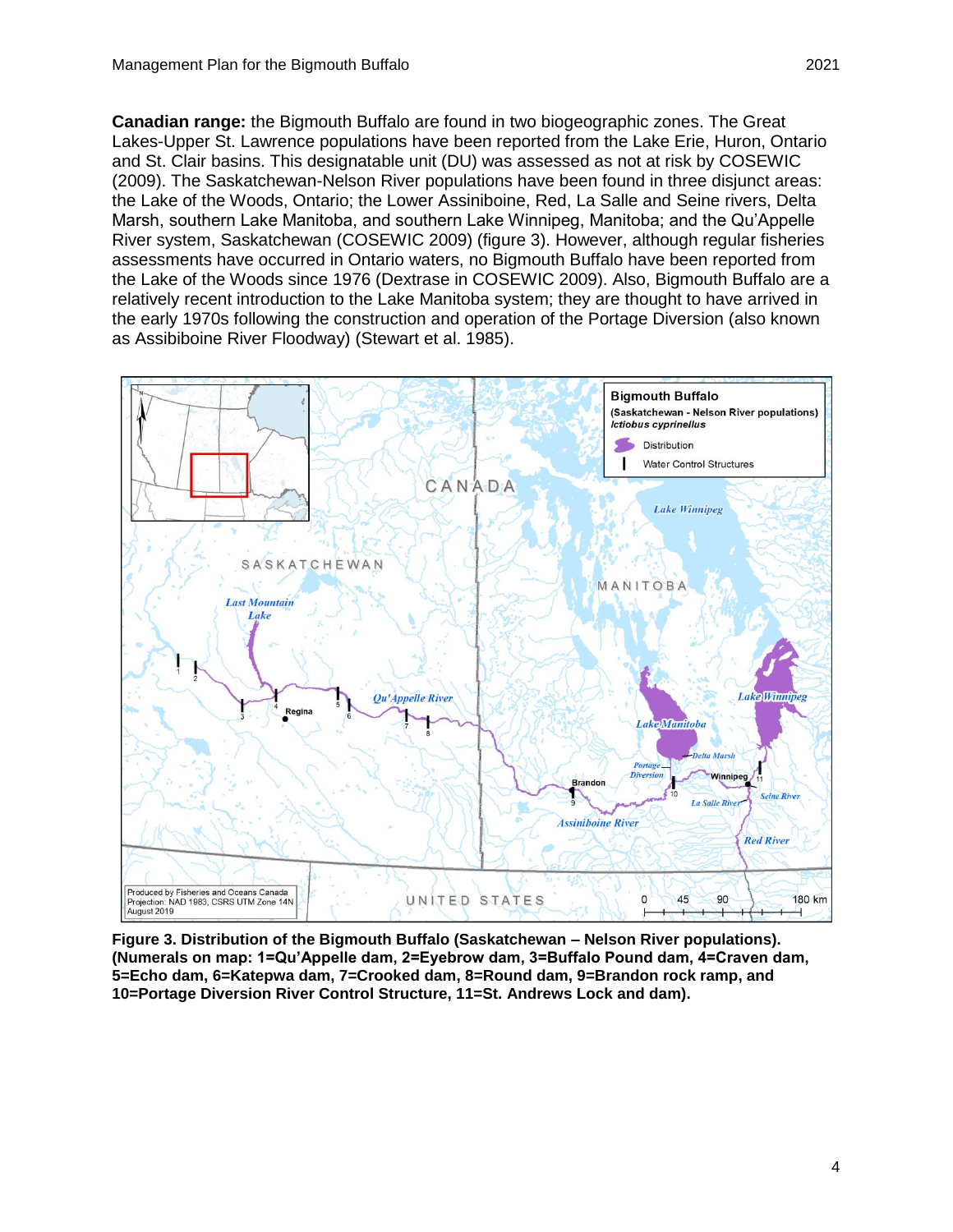### <span id="page-10-0"></span>**4.3 Needs of the Bigmouth Buffalo**

**Spawning:** Bigmouth Buffalo exhibit broadcast spawning in the spring, and may move long distances to find suitable habitat (Cooper 1983). Movement to spawning areas can be triggered by a sudden rise in water temperature (Becker 1983; Edwards 1983) or with the onset of spring flooding (Johnson 1963). Spring floods also provide access to the preferred spawning habitat of inundated terrestrial or submerged vegetation in marshes and backwaters (Johnson 1963; Trautman 1981; Edwards 1983; Hlasny 2000; Sereda and Pollock 2014). In Manitoba, spring floods provide several kilometers of suitable spawning habitat for the Bigmouth Buffalo in the Seine and La Salle rivers, tributaries of the Red River (Watkinson pers. comm.), as well as in similar tributaries of the lower Assiniboine River (Long pers. comm.). In the Qu'Appelle River system, Saskatchewan, spawning has been identified in several marshes and lakes and generally occurs in May when water temperatures reach 17 to 18°C (Sereda and Pollock 2014). Hlasny (2000) reported an apparent delay in spawning which started in early June in water temperature from 13.1 to 25.5°C and occurred in 0.3 to 0.9 m of moving water over abundant vegetation, especially mats approximately 15 to 30 cm thick. In the west end of Buffalo Pound Lake, Saskatchewan spawning occurs in shallow (1 to 2 m) water with dense Sago Pondweed (*Stuckenia pectinata*), Cattail (*Typha spp.*) and Northern Water Milfoil (*Myriophyllum sibiricum*) (Sereda et al. 2014). In Illinois, spawning was observed in a reservoir at depths of 0.5 to 0.75 m over a bottom of hard-packed clay and some gravel, with decomposing vegetation (Burr and Heidinger 1983). In the Missouri River, the species was observed spawning in water so shallow that their backs were exposed (Pfleiger 1975).

**Young-of-the-year:** the emergence of young-of-the-year (YOY) is variable, but generally occurs by late spring or early summer. Johnson (1963) reported that YOY appeared by the end of June in the Qu'Appelle River. Sereda and Pollock (2014) reported that in Buffalo Pound Lake (within the Qu'Appelle River system), when the water temperature reached 17 to 19°C the first YOY (sac fry 7 to 10 days post spawn) appeared on May 21 with all eggs hatched by May 24. In the Red River, YOY appeared in early to mid-July (Stewart and Watkinson 2004). YOY fish are >25 mm in length (Sereda pers. comm.).

**Adult:** Bigmouth Buffalo are predominantly found in the slower moving water of medium to larger-sized rivers. Off-channel habitat with moderate to slow current such as side-channels, oxbows, sloughs, bayous or shallow lakes are preferred (Johnson 1963; Trautman 1981; Becker 1983). Adults are adapted to warm, turbid and often eutrophic bodies of water (Johnson 1963; Trautman 1981; Becker 1983; Nelson 2003; Cudmore et al. 2004) and high water temperatures (up to 30°C) (Minckley et al. 1970). They are tolerant of low levels of dissolved oxygen (Gould and Irvin 1962), and readily adapt to new conditions such as reservoirs and ponds (Goodchild 1990). Outside of spawning periods, they are more likely to be found mid-water or near the bottom in the deeper sections of long runs or pools, and most likely to be found in waters >1.5 m in depth over substrates of mud, silt, sand, gravel, clay and rubble (Trautman 1981; Becker 1983). Johnson (1963) reported that in Saskatchewan, Bigmouth Buffalo prefer water shallower than 5 m.

**Limiting factors:** natural factors that may limit the distribution of the Bigmouth Buffalo include hybridization, heavy parasitic infestations, and drought.

Bigmouth Buffalo can hybridize naturally with Smallmouth Buffalo (*Ictiobus bubalus*) and Black Buffalo (*Ictiobus niger*) (Carlander 1969; Trautman 1981; Nelson 2003); however, these species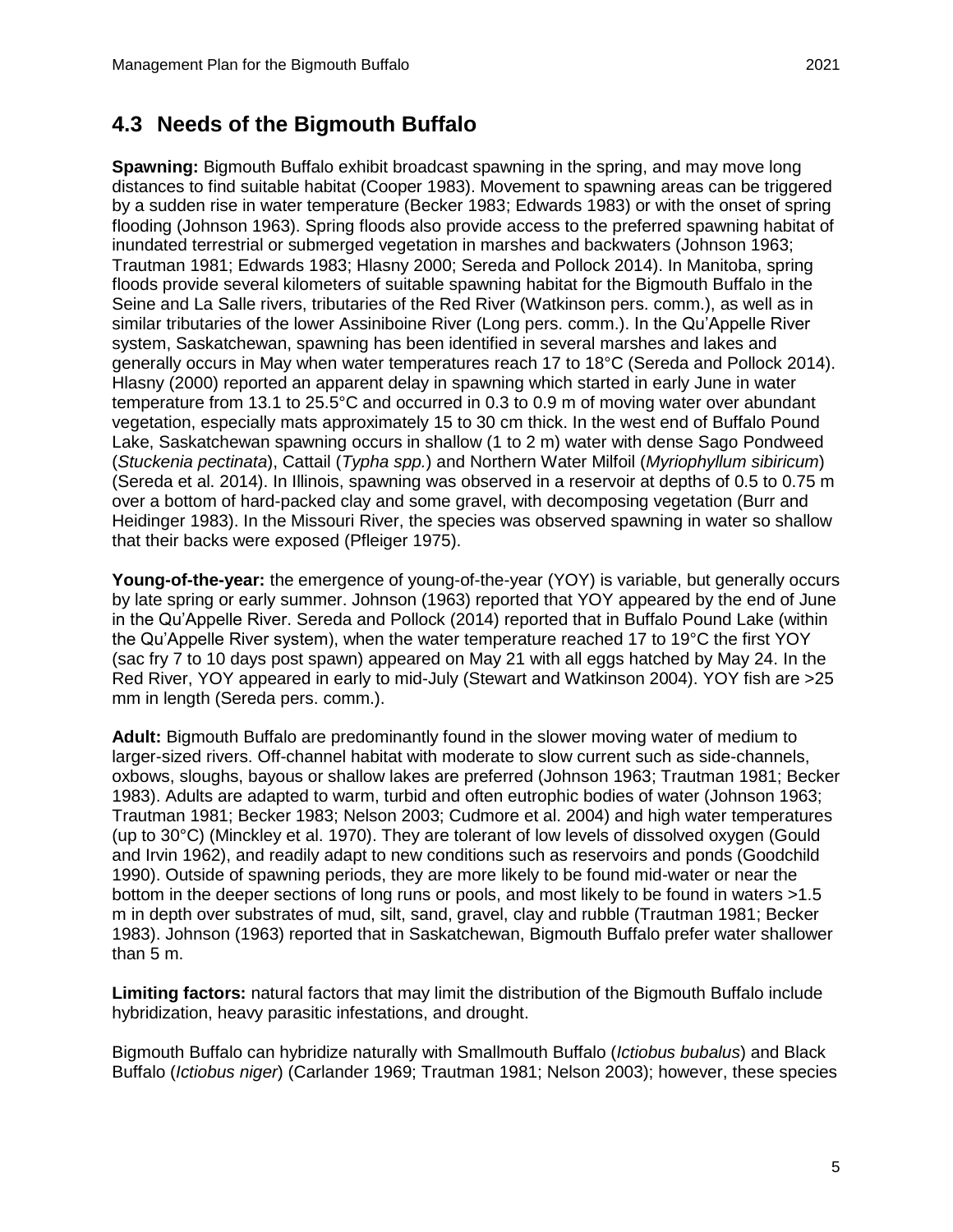Heavy parasitic infestations, particularly by Myxosporidian spores, may debilitate populations due to interference with feeding mechanisms (COSEWIC 2009).

Successful reproduction is dependent on spring flooding to provide access to spawning areas and to initiate spawning activity (Johnson 1963). In drought years, lake elevations recede and shoreline vegetation become inaccessible for spawning. Drought in the southern prairies is not uncommon and may become more common given the predicted changes in aquatic ecosystems associated with global climate change (Poff et al. 2002; Schindler and Donahue 2006). The impact of drought on flows in the Qu'Appelle River system can be mitigated to some extent by water released from Lake Diefenbaker through the Qu'Appelle Dam (Pollock pers. comm.) or other mitigation measures.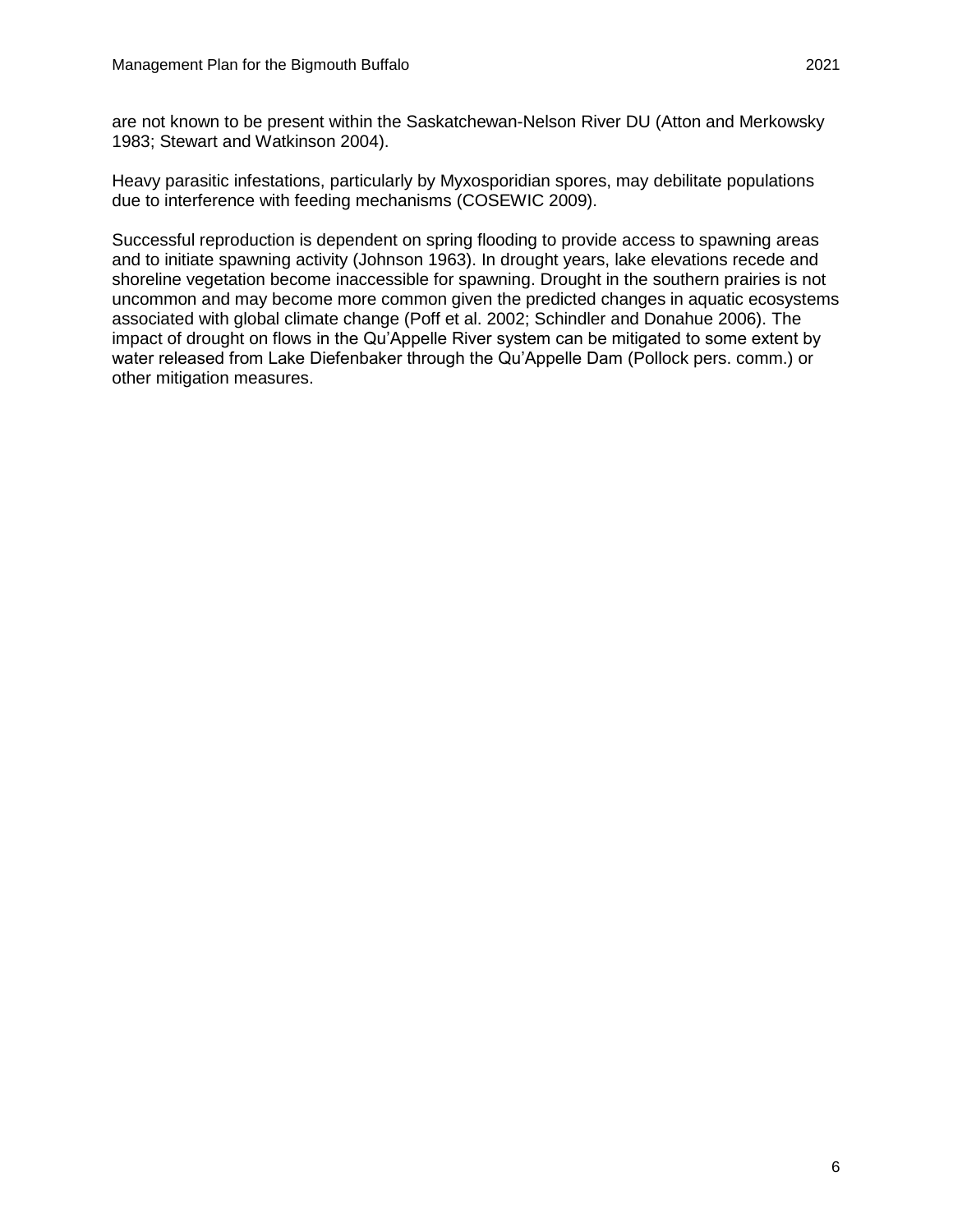# **5 Threats**

### **5.1 Threat assessment**

Threats to the Bigmouth Buffalo have been organized into the following categories:

- threat category I: habitat loss, access and fragmentation
- threat category II: harvesting
- threat category III: invasive species

<span id="page-12-1"></span><span id="page-12-0"></span>For more details on the threat assessment process, refer to the Guidance on Assessing Threats, Ecological Risk and Ecological [Impacts for Species at Risk](http://www.dfo-mpo.gc.ca/csas-sccs/Publications/SAR-AS/2014/2014_013-eng.html) (DFO 2014).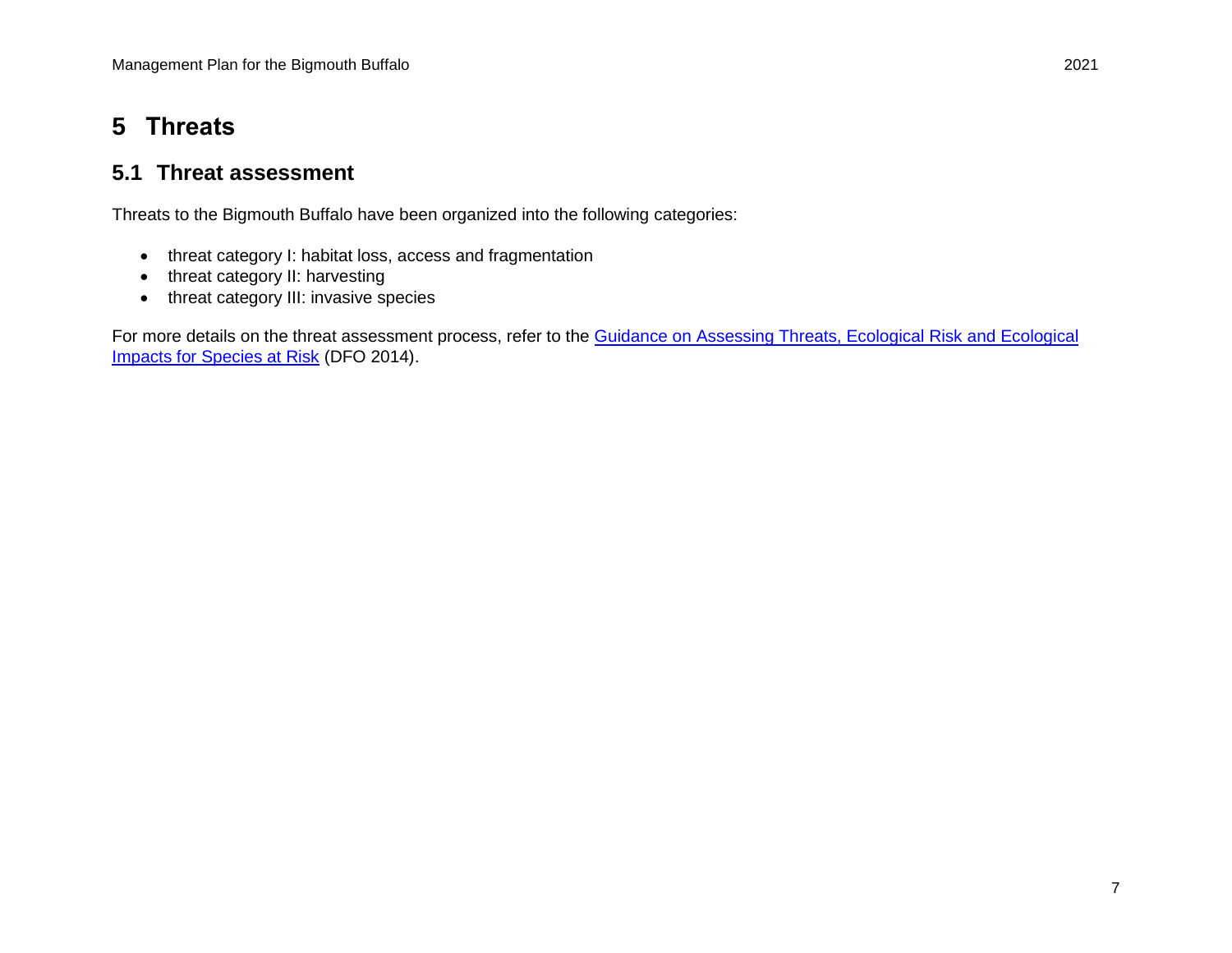$I-1$ 

I-2

II-1

 $\overline{a}$ 

| $#^2$  | <b>Threat</b>                                 | Level of<br>concern <sup>3</sup> | Extent <sup>4</sup> | Occurrence <sup>5</sup> | Frequency <sup>6</sup> | Severity <sup>7</sup> | <b>Causal</b><br>certainty <sup>8</sup> |
|--------|-----------------------------------------------|----------------------------------|---------------------|-------------------------|------------------------|-----------------------|-----------------------------------------|
| $l-1$  | Loss of/access to spawning<br>habitat         | Medium                           | Local               | Current                 | Seasonal               | Moderate              | Medium                                  |
| $-2$   | Loss of/access to rearing<br>habitat          | Medium                           | Local               | Current                 | Seasonal               | Moderate              | Medium                                  |
| $-3$   | Habitat fragmentation                         | Medium                           | Local               | Current                 | Seasonal               | Moderate              | Medium                                  |
| $II-1$ | Commercial fishery (rough fish<br>or bycatch) | Low                              | Widespread          | Unknown                 | Unknown                | <b>Unknown</b>        | Low                                     |
| II-2   | <b>Recreational fishing</b>                   | Low                              | Widespread          | Unknown                 | Unknown                | Unknown               | Low                                     |

|  | Table 2. Summary of threats to the Bigmouth Buffalo (Saskatchewan-Nelson River populations) |  |
|--|---------------------------------------------------------------------------------------------|--|
|  |                                                                                             |  |
|  |                                                                                             |  |

III-1 Common Carp Unknown Unknown Unknown Unknown Unknown Unknown

 $2$  First number refers to the broad strategy, the second number indicates the associated conservation measure number.

<sup>&</sup>lt;sup>3</sup> Level of concern: signifies that managing the threat is of (high, medium or low) concern for the recovery of the species, consistent with the population and distribution objectives. This criterion considers the assessment of all the information in the table.

<sup>&</sup>lt;sup>4</sup> Extent: proportion of the species affected by the threat.

<sup>5</sup> Occurrence: timing of occurrence of the threat and whether a threat is historical, current, and/or anticipated.

<sup>6</sup> Frequency: temporal extent of the threat (one-time, seasonal, recurrent, continuous or unknown).

<sup>&</sup>lt;sup>7</sup> Severity: reflects the population-level effect (high: very large population-level effect; moderate; low; unknown).

<sup>&</sup>lt;sup>8</sup> Causal certainty: reflects the degree of evidence that is known for the threat (high: available evidence strongly links the threat to stresses on population viability; medium: there is a correlation between the threat and population viability, for example, expert opinion; low: the threat is assumed or plausible).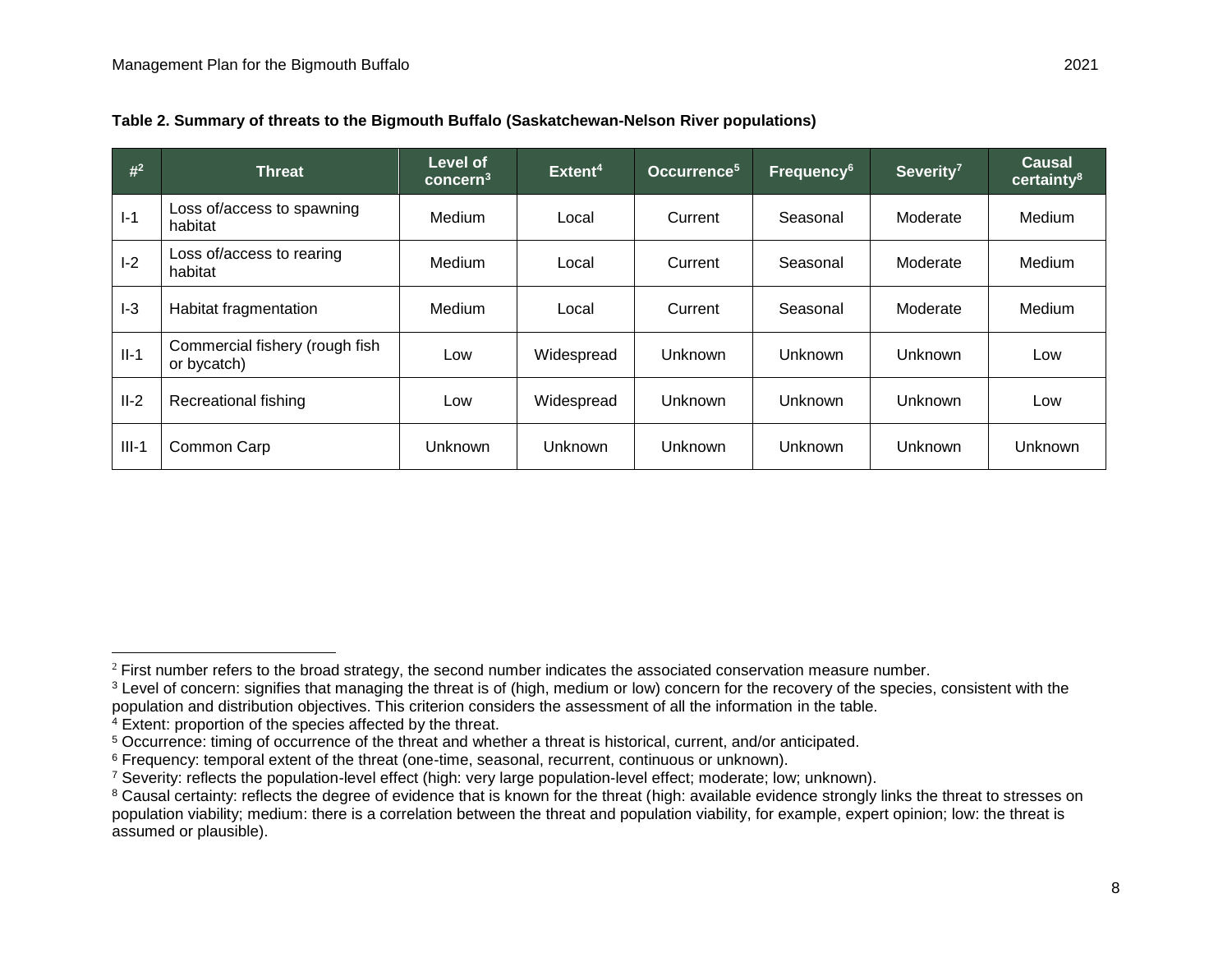### <span id="page-14-0"></span>**5.2 Description of threats**

#### **Threat category I: habitat loss, access and fragmentation**

**I-1.** COSEWIC (2009) reported that declines in Bigmouth Buffalo in the Qu'Appelle River basin appear to be related to changes in water management practices that led to elimination and/or degradation of spawning habitat. In the 1980s, changes were made to the channel morphology and flow regime within the Qu'Appelle River drainage to reduce variation in flow to control flooding. Habitats that were created benefited Walleye (*Sanders vitreus*) and Northern Pike (*Esox lucius*), two important recreational fish species (Dunn and Hjertaas 1981). Changes such as channelization, removal of meander loops, and setting of lake levels, may have negatively impacted Bigmouth Buffalo by eliminating/degrading spawning habitats through reduction of available inundated or submerged vegetation. However, recent analysis has indicated that water management practices have resulted in periodic increased flow down the Qu'Appelle valley, potentially creating more areas with inundated or submergent vegetation (Sereda et al. 2014) compared to natural flows. In recent years, there have also been concerns over the ability of fish to access spawning grounds in the Qu'Appelle River system due to insufficient water levels or physical barriers.

**I-2.** During high flow years (from water control management or annual precipitation) vegetated habitat may be flooded, providing spawning habitat for Bigmouth Buffalo, but waters may recede too quickly in some areas resulting in loss of rearing habitat, stranding of adult fish, or mortality of fish eggs or fry. Efforts are currently being made to mitigate these issues (see section 7).

**I-3.** The distribution of Bigmouth Buffalo contains numerous water control structures (figure 3) which may block fish movement and result in habitat fragmentation. In Saskatchewan, the Qu'Appelle River system contains a series of eight water control structures. In Manitoba, two water control structures exist in the Assiniboine River and one in the upper Red River. Some of these may block fish movement entirely or unidirectionally and it is unknown if there is any movement of fish between Saskatchewan and Manitoba.

#### **Threat category II: harvesting**

**II-1.** A commercial fishery for Bigmouth Buffalo in Canada was established in Saskatchewan in the 1940s and ended in 1983 due to reduced catches (Hlasny 2000; Hlasny pers. comm.). Although there are no known Bigmouth Buffalo commercial fisheries in any Canadian waters currently, there have been discussions about initiating a commercial fishery for Common Carp in the Qu'Appelle system (Tyree pers. comm.), and in expanding rough fish fisheries in Manitoba; Common Carp in particular (Long pers. comm.). Bigmouth Buffalo are often misidentified as carp (Stewart and Watkinson 2004) and may therefore be at an increased risk of capture through misidentification or bycatch.

**II-2.** Bigmouth Buffalo are also captured incidentally by recreational fishers (anglers or bow fishers); however, this harvest is thought to be low and to pose a low threat to the species (Sereda pers. comm.).

#### **Threat category III: invasive species**

**III-1.** Bigmouth Buffalo are currently facing potential resource competition (food and habitat) from Common Carp (Pollock pers. comm.). In addition, Zebra Mussel (*Dreissena polymorpha*)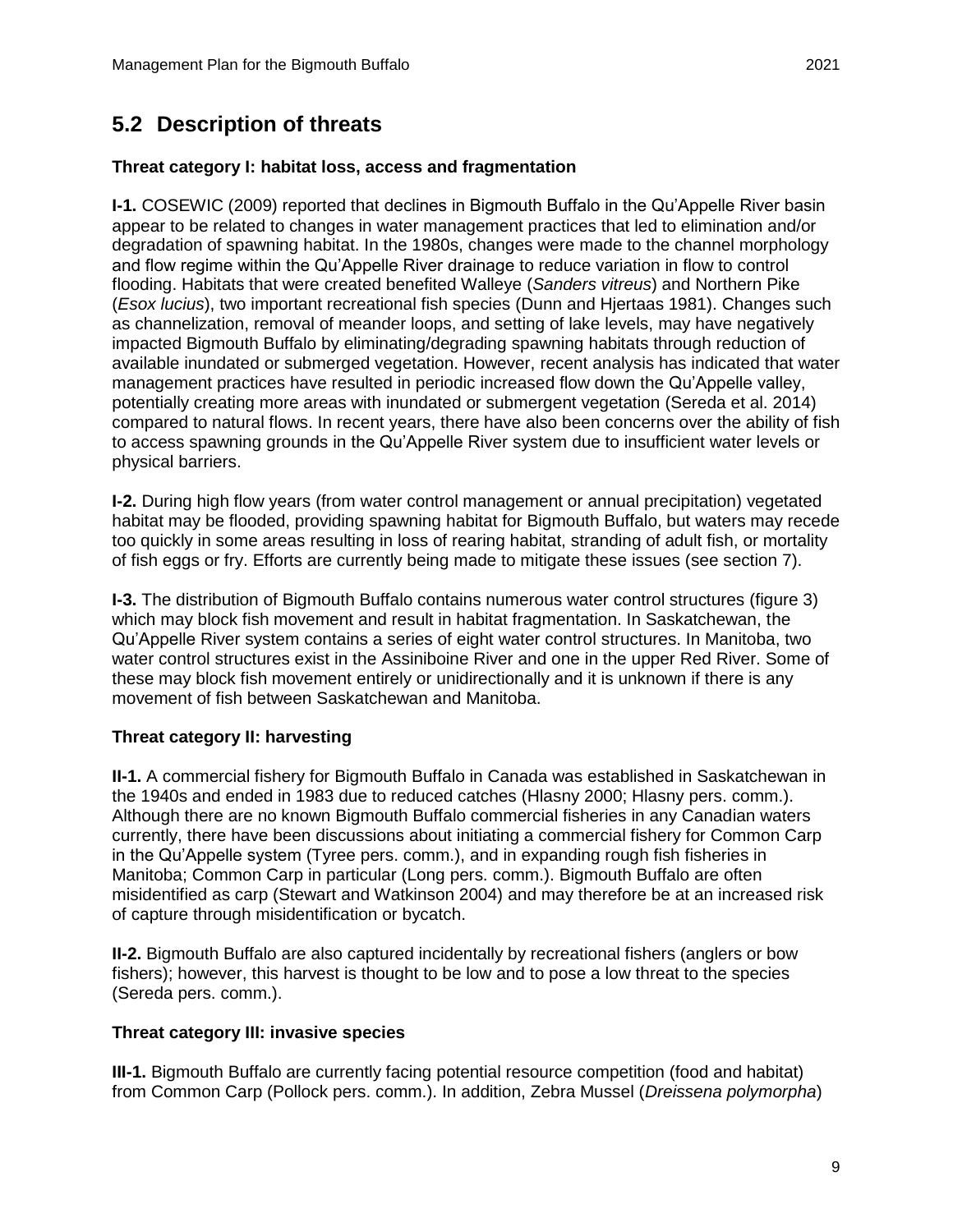are known to occur in much of the Bigmouth Buffalo range including several locations within Manitoba<sup>9</sup>. Although impacts to Bigmouth Buffalo from Zebra Mussel may not be direct, potential changes to the food-web and/or water quality should be considered.

 $\overline{a}$ <sup>9</sup> [Government of Manitoba Aquatic Invasive Species](https://www.gov.mb.ca/sd/environment_and_biodiversity/invasive_species/fish_and_wildlife/index.html)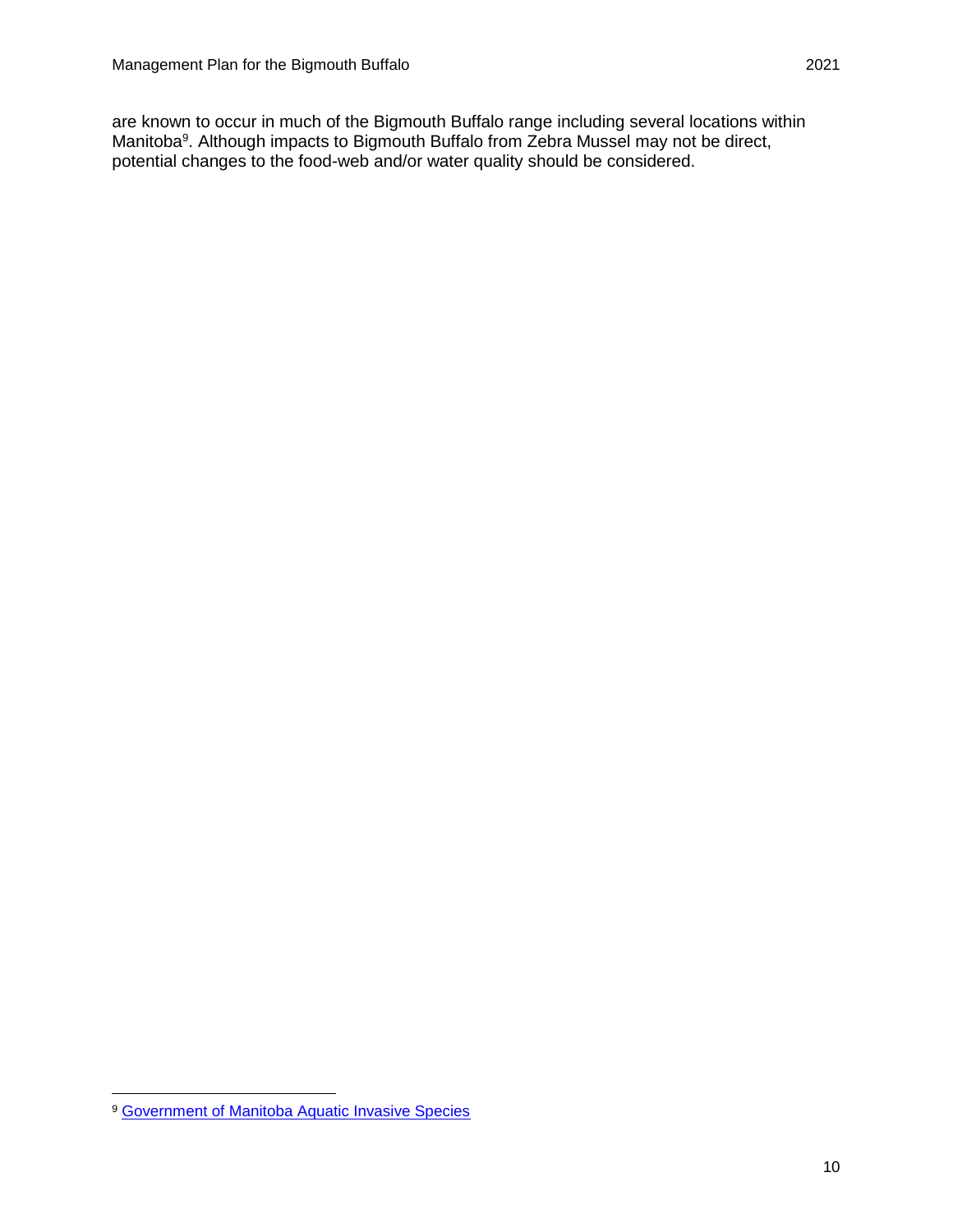<span id="page-16-0"></span>The management objective establishes, to the extent possible, the number of individuals and/or populations, and their geographic distribution, that are necessary to prevent the species from becoming endangered or threatened, or allow for the removal of the species from schedule 1 of SARA.

### <span id="page-16-1"></span>**6.1 Long-term objective**

The long-term objective of this management plan is to maintain existing Bigmouth Buffalo (Saskatchewan-Nelson River populations) population levels and distribution, and conserve habitat within watersheds in which the species is found. Management should be directed towards maintaining sufficient quality and quantity of habitats to support known populations.

### <span id="page-16-2"></span>**6.2 Objectives**

The following short-term objectives (over the next 10 years) have been identified to assist in meeting the long-term objective:

- i. improve our knowledge of the species' biology and population characteristics
- ii. determine species distribution, movement, and habitat requirements
- iii. identify and mitigate threats to the species
- iv. increase public awareness and stewardship

# <span id="page-16-3"></span>**7 Broad strategies and conservation measures**

This management plan includes four broad strategies and related measures for the conservation of the species to prevent the Bigmouth Buffalo from becoming threatened or endangered, or to allow for the removal of the species from schedule 1 of SARA.

Section 7.1 provides an overview of the actions related to conserving the species already completed or underway. Section 7.2 identifies broad strategies for the conservation of Bigmouth Buffalo. The measures for the conservation of the species to be implemented are summarized in an implementation schedule (tables 3 and 4) in section 7.2, which prioritizes actions and identifies leads, partners and timelines, to the extent possible at this time. Section 7.3 provides additional information for the measures for the conservation of the species identified in the implementation schedule.

### <span id="page-16-4"></span>**7.1 Actions already completed or currently underway**

The Saskatchewan Water Security Agency and the Saskatchewan Ministry of Environment have completed studies on the biology and habitat of Bigmouth Buffalo in the Qu'Appelle River system (Hlasny 2000; Sereda et al. 2014; Sereda and Pollock 2014) which have provided information that has helped identify some of the current needs of, and threats to, the population.

The Saskatchewan Water Security Agency has also developed a fishway operating plan for the Qu'Appelle River system to ensure the timing and duration of fishway operation is adequate for Bigmouth Buffalo (and other species) (Sereda et al. 2014). Further, the Saskatchewan Water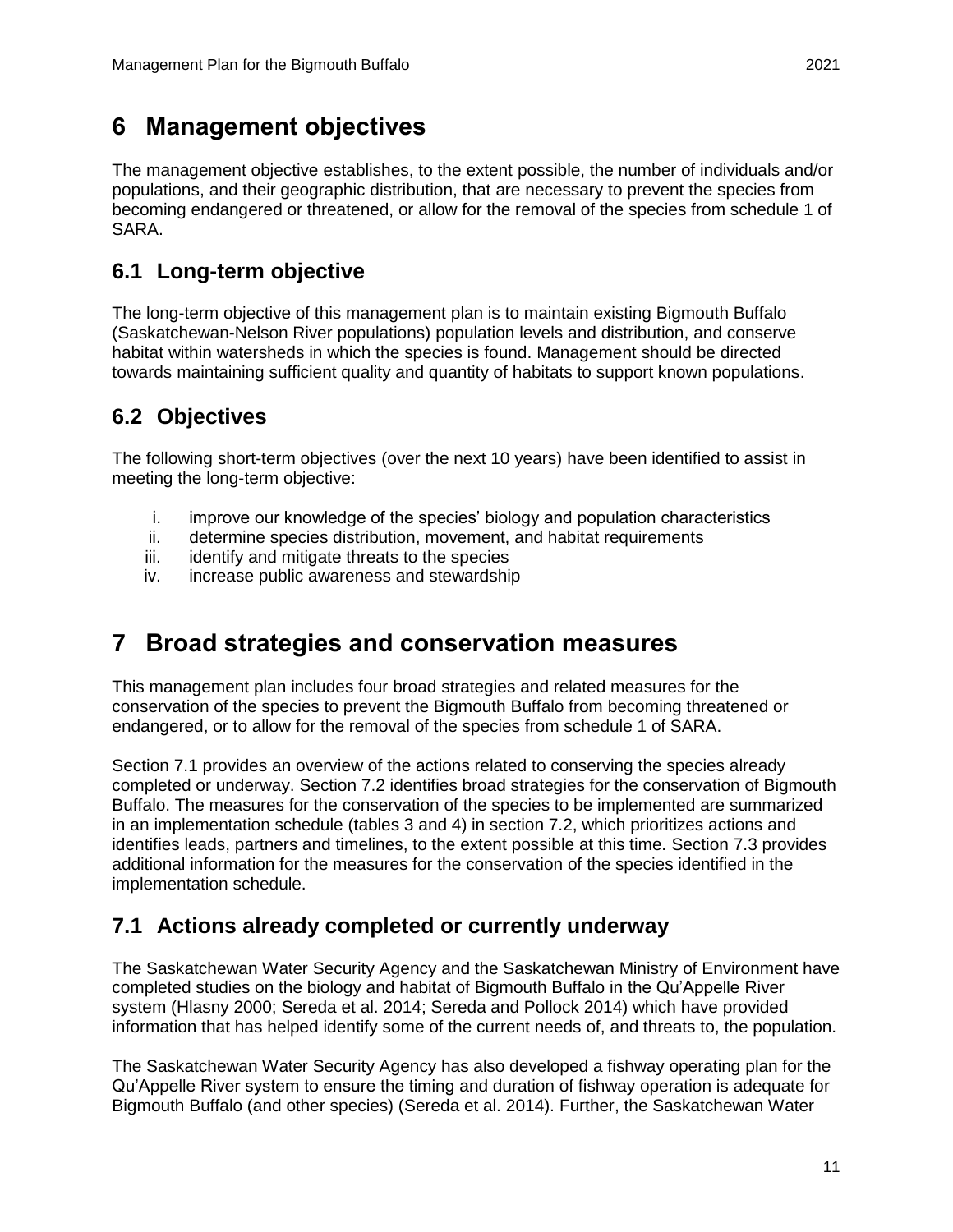Security Agency has also installed riffles and breached berms in strategic areas of the upper Qu'Appelle River to permanently backwater adjacent wetlands and vegetated side channels, which has created and provided access to spawning habitat for Bigmouth Buffalo independent of water control structure operations.

These studies have been used to identify conservation measures that will further our understanding of Bigmouth Buffalo biology and habitat needs, and take actions to mitigate threats to the population.

### <span id="page-17-0"></span>**7.2 Measures for the conservation of the species**

Success in the conservation of this species is dependent on the actions of many different jurisdictions; it requires the commitment and cooperation of the constituencies that will be involved in implementing the directions and measures set out in this management plan.

The measures set out in this management plan provide the best chance of achieving the management objective for the Bigmouth Buffalo to guide not only activities to be undertaken by DFO, but those for which other jurisdictions, organizations and individuals have a role to play. DFO strongly encourages all Canadians to participate in the conservation of Bigmouth Buffalo through undertaking priority conservation measures outlined in this management plan. DFO recognizes the important role of the management team for Bigmouth Buffalo and its member organizations and agencies in the implementation of conservation measures for this species.

Conservation measures that will further our understanding of Bigmouth Buffalo biology and habitat needs, and take action to mitigate threats to the population are numbered and organized according to the following broad strategies:

- broad strategy 1: surveys and monitoring
- broad strategy 2: research
- broad strategy 3: stewardship, outreach and communication
- broad strategy 4: management, coordination and threat mitigation

Table 3 identifies the conservation measures to be undertaken by DFO in collaboration with other organizations/jurisdictions to support the conservation of Bigmouth Buffalo. Conservation of Bigmouth Buffalo will be dependent on this overall collaborative approach, in which DFO is a partner in conservation efforts, but cannot implement the measures for the conservation of the species alone.

Federal funding programs for species at risk that may provide opportunities to obtain funding to carry out some of the outlined activities include the [Habitat Stewardship Program for Species at](https://www.canada.ca/en/environment-climate-change/services/environmental-funding/programs/habitat-stewardship-species-at-risk.html)  [Risk,](https://www.canada.ca/en/environment-climate-change/services/environmental-funding/programs/habitat-stewardship-species-at-risk.html) the [Aboriginal Fund for Species at Risk Program,](https://www.canada.ca/en/environment-climate-change/services/environmental-funding/programs/aboriginal-fund-species-risk.html) and the Canadian Nature Fund for [Aquatic Species at Risk.](https://www.dfo-mpo.gc.ca/species-especes/sara-lep/cnfasar-fnceap/index-eng.html)

As all Canadians are invited to join in supporting and implementing this management plan for the benefit of the Bigmouth Buffalo and Canadian society as a whole, table 4 identifies additional measures that support the conservation of Bigmouth Buffalo that could be undertaken voluntarily by other jurisdictions, groups and individuals interested in participating in the conservation of this species. If your organization is interested in participating in one of these measures, please contact the Central and Arctic Region Species at Risk Program at 1-866-538- 1609.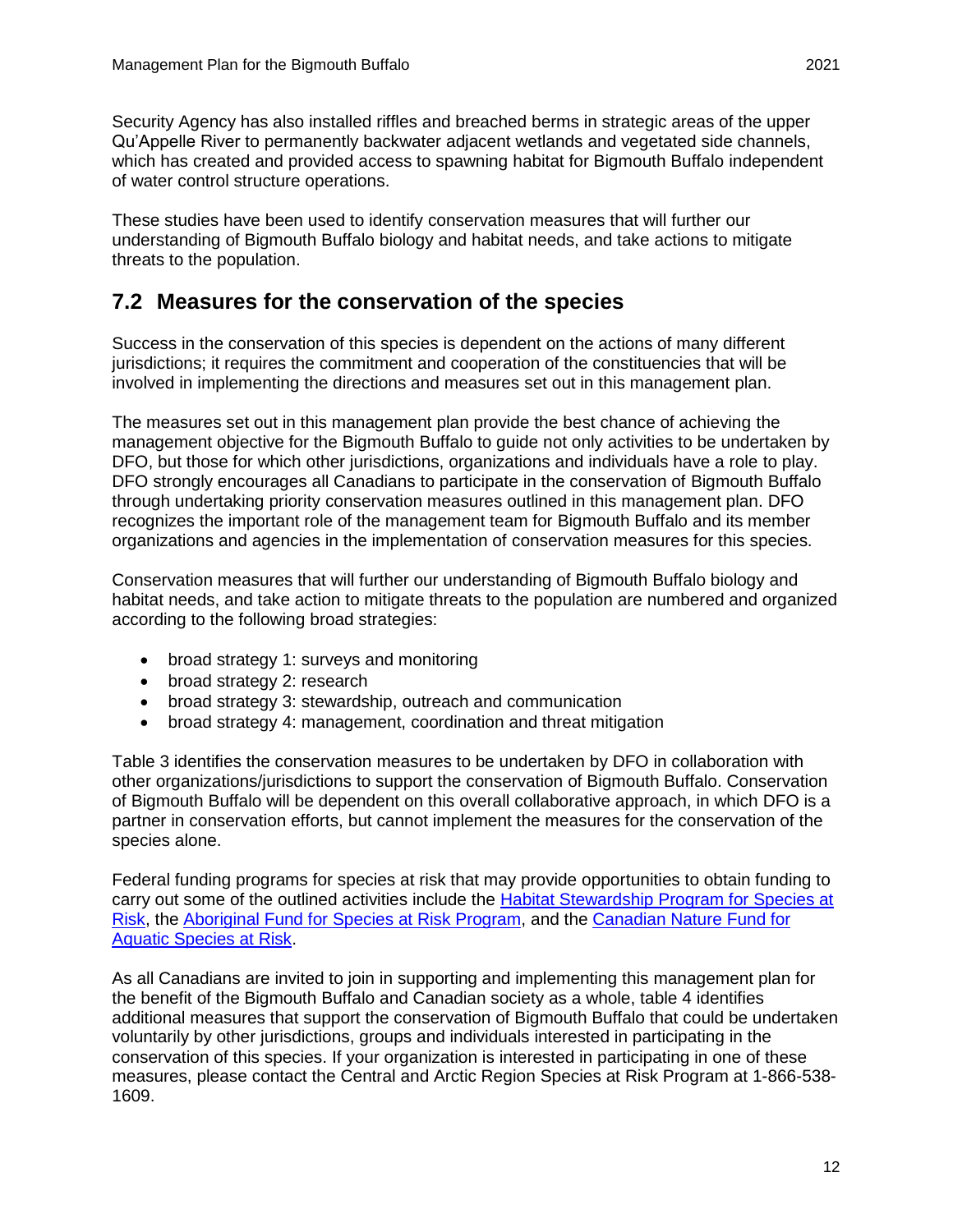Implementation of this management plan is subject to appropriations, priorities, and budgetary constraints of the participating jurisdictions and organizations.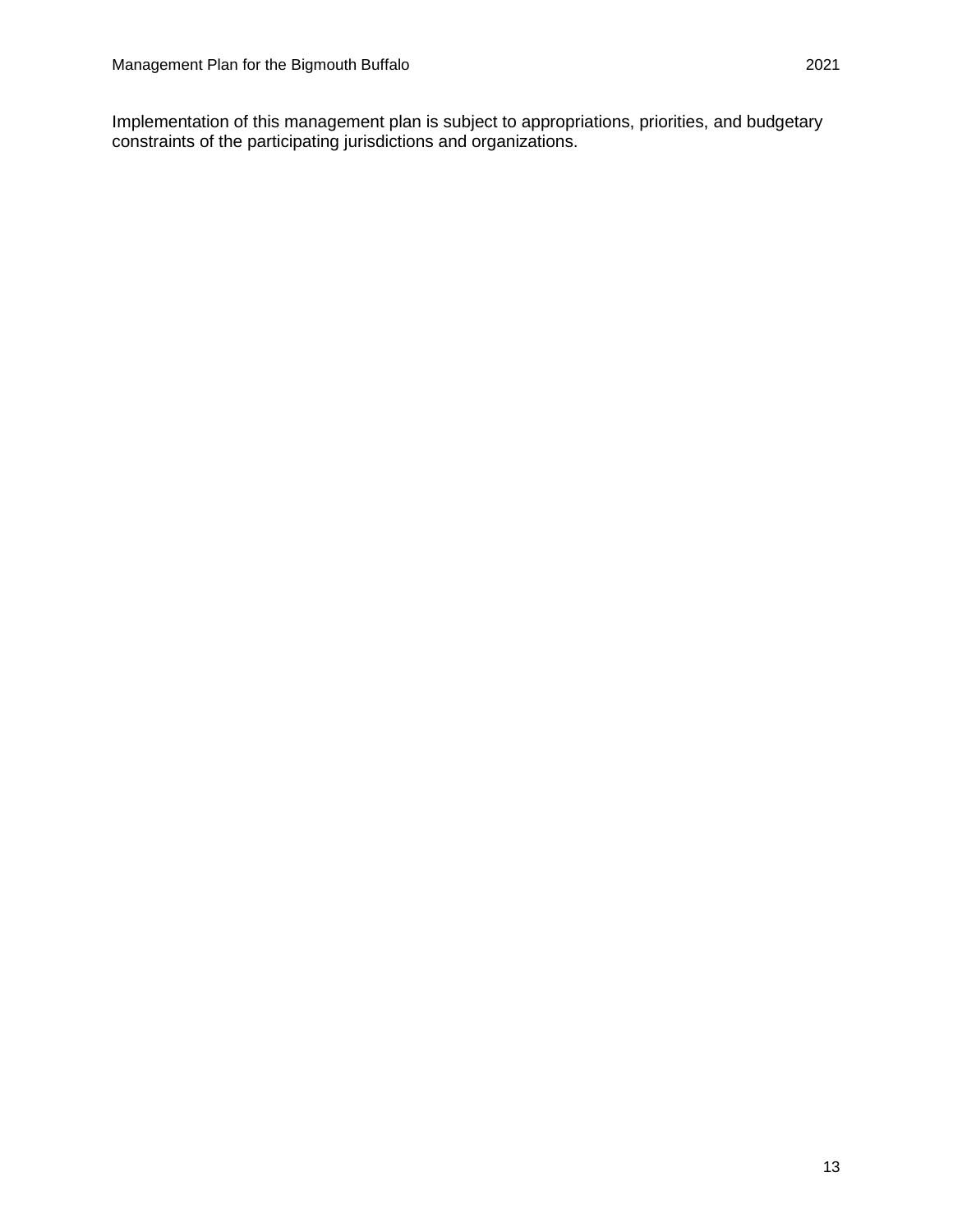1

 $\overline{a}$ 

**Table 3. Collaborative conservation measures for Bigmouth Buffalo to be implemented by Fisheries and Oceans Canada and its partners. All measures have been initiated and are ongoing.**

<span id="page-19-0"></span>

| #10     | Measures for the conservation of the species                                                                                                                                  | Priority <sup>11</sup> | <b>Threats or</b><br>objectives<br>addressed                                                                      | <b>Timeline</b><br>12 <sup>2</sup> | <b>Potential</b><br>partners                                             |
|---------|-------------------------------------------------------------------------------------------------------------------------------------------------------------------------------|------------------------|-------------------------------------------------------------------------------------------------------------------|------------------------------------|--------------------------------------------------------------------------|
| $1 - 1$ | Survey areas of Manitoba to better understand the estimated extent<br>of occupancy of the Bigmouth Buffalo and document species<br>biological information                     | High                   | Determine species<br>distribution<br>Improve knowledge<br>of species biology<br>and population<br>characteristics | 2020 to<br>2025                    | Manitoba<br>Sustainable<br>Development                                   |
| $2 - 1$ | Determine Bigmouth Buffalo distribution, movement, and habitat<br>preference in Lake Winnipeg drainage, Manitoba via acoustic<br>telemetry                                    | High                   | Determine species<br>distribution,<br>movement and<br>habitat<br>requirements                                     | 2020 to<br>2026                    | Manitoba<br>Sustainable<br>Development                                   |
| $2 - 2$ | Determine potential movement of Bigmouth Buffalo between the<br>Qu'Appelle River in Saskatchewan and the Assiniboine River in<br>Manitoba via acoustic and/or radio telemetry | High                   | Determine species<br>distribution and<br>movement                                                                 | 2020 to<br>2024                    | Manitoba<br>Sustainable<br>Development,<br>University of<br>Saskatchewan |

 low priority recovery measures will likely have an indirect or gradual influence on reaching the recovery objectives, but are considered important contributions to the knowledge base and/or public involvement and acceptance of species

<sup>&</sup>lt;sup>10</sup> First number refers to the broad strategy, the second number indicates the associated conservation measure number.

<sup>&</sup>lt;sup>11</sup> "Priority" reflects the degree to which the measure contributes directly to the recovery of the species or is an essential precursor to a measure that contributes to the recovery of the species:

high priority measures are considered those most likely to have an immediate and/or direct influence on attaining the recovery objective for the species

medium priority measures may have a less immediate or less direct influence on reaching the recovery population and distribution objectives, but are still important for recovery of the population

<sup>&</sup>lt;sup>12</sup> The timelines are intended to indicate the timeframe in which the work should be completed, but the actions can start at any time.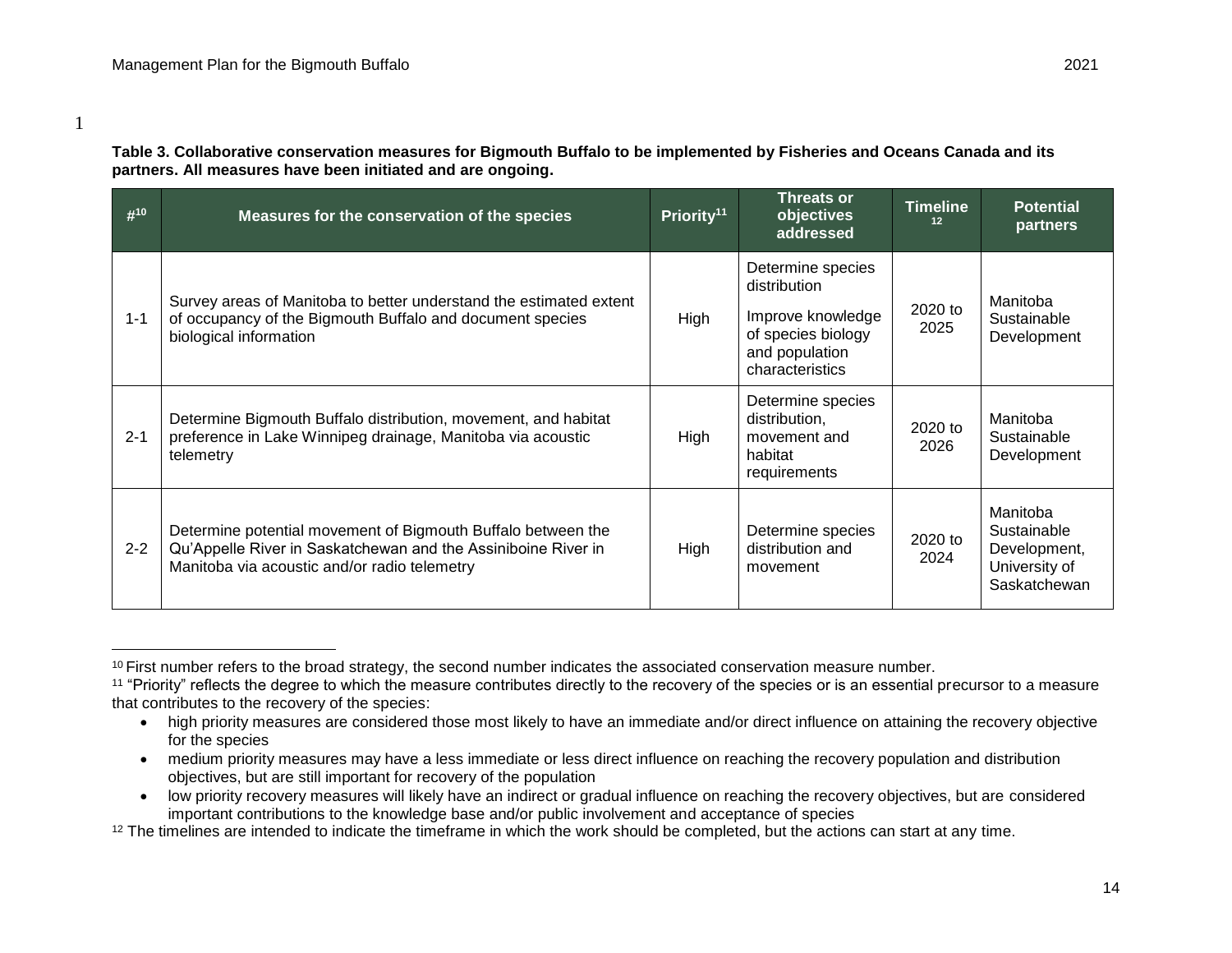| #       | Measures for the conservation of the species                                                                                                     | <b>Priority</b> | <b>Threats or</b><br>objectives<br>addressed    | <b>Timeline</b> | <b>Potential</b><br>partners                                                                                                                                                                              |
|---------|--------------------------------------------------------------------------------------------------------------------------------------------------|-----------------|-------------------------------------------------|-----------------|-----------------------------------------------------------------------------------------------------------------------------------------------------------------------------------------------------------|
| $2 - 3$ | Identify additional spawning areas for Bigmouth Buffalo in Manitoba<br>and Saskatchewan                                                          | High            | Determine species<br>habitat<br>requirements    | 2020 to<br>2025 | <b>Ducks</b><br>Unlimited,<br>Manitoba<br>Sustainable<br>Development,<br>Saskatchewan<br><b>Water Security</b><br>Agency,<br>Saskatchewan<br>Ministry of<br>Environment.<br>University of<br>Saskatchewan |
| $2 - 4$ | Investigate the impacts of Common Carp on the spawning habitat<br>(submersed aquatic vegetation) of Bigmouth Buffalo in Delta Marsh,<br>Manitoba | Medium          | Identify threats to<br>the species              | 2020 to<br>2030 | <b>Ducks</b><br>Unlimited,<br>Manitoba<br>Sustainable<br>Development                                                                                                                                      |
| $3 - 1$ | Develop educational signs about Bigmouth Buffalo and install in<br>strategic locations in Manitoba and Saskatchewan                              | Medium          | Increase public<br>awareness and<br>stewardship | 2020 to<br>2023 | Manitoba<br>Sustainable<br>Development,<br>Saskatchewan<br><b>Water Security</b><br>Agency,<br>Saskatchewan<br>Ministry of<br>Environment,<br>University of<br>Saskatchewan                               |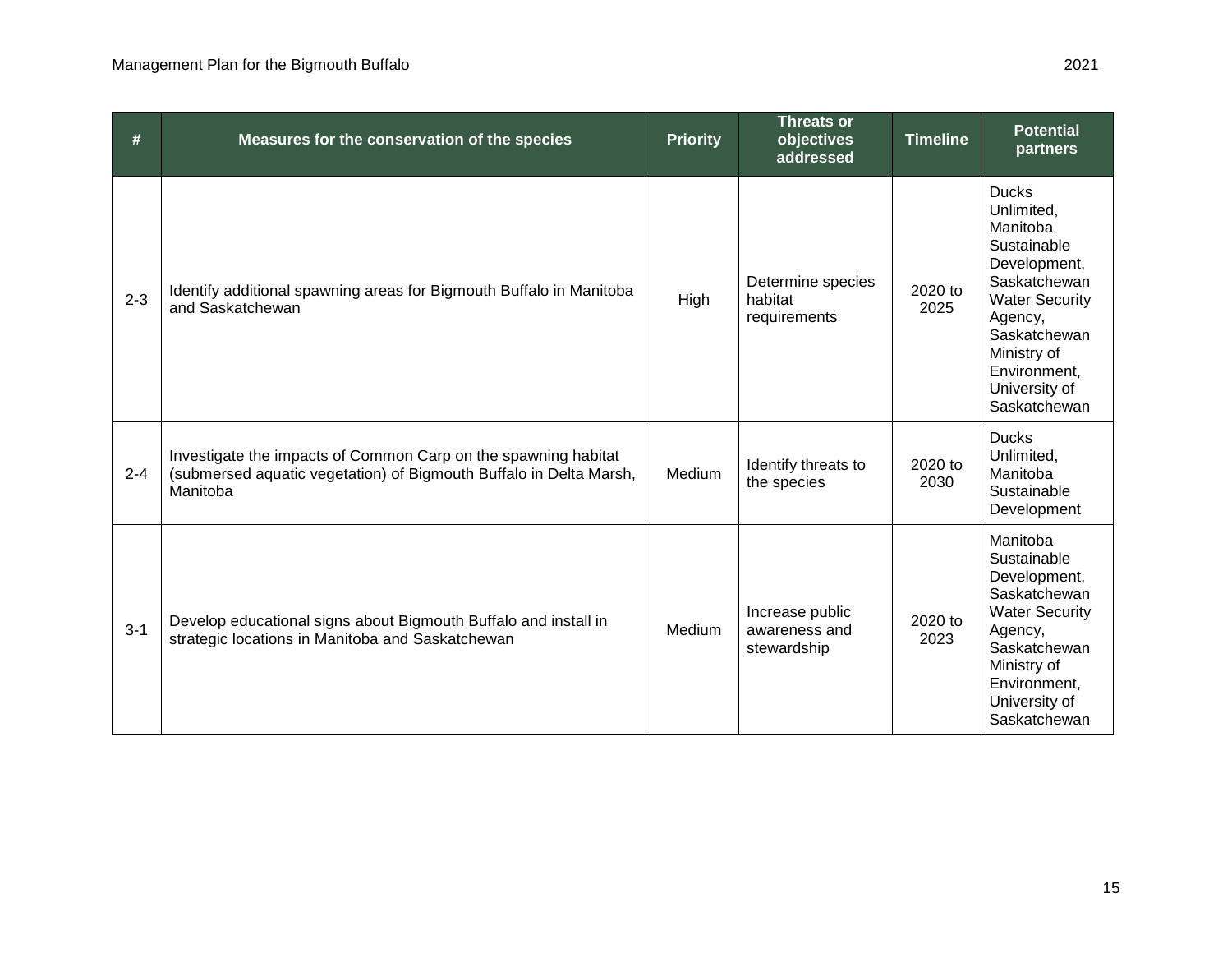**Table 4. Conservation measures that could be taken voluntarily by other agencies, organizations or individuals who wish to contribute to the recovery of Bigmouth Buffalo**

| #       | Measures for the conservation of the species                                                                                                                                            | Priority <sup>11</sup> | <b>Threats or objectives</b><br>addressed                                    | <b>Potential participants</b>                       |
|---------|-----------------------------------------------------------------------------------------------------------------------------------------------------------------------------------------|------------------------|------------------------------------------------------------------------------|-----------------------------------------------------|
| $2 - 5$ | Identify summer, fall and winter distribution and habitat use for adult<br>Bigmouth Buffalo in the upper Qu'Appelle River, Saskatchewan                                                 | High                   | Determine species<br>distribution and habitat<br>requirements                | University of<br>Saskatchewan                       |
| $2 - 6$ | Determine age demographics of spawning Bigmouth Buffalo in the<br>Qu'Appelle River system, Saskatchewan                                                                                 | High                   | Improve knowledge of<br>species biology and<br>population<br>characteristics | University of<br>Saskatchewan                       |
| $3 - 2$ | Presentations to interested parties (cabin owners, land owners,<br>Indigenous organizations, resource users) on how they can participate in<br>the conservation of the Bigmouth Buffalo | Medium                 | Increase public<br>awareness and<br>stewardship                              | Environmental non-<br>governmental<br>organizations |
| $3 - 3$ | Presentation to rough fish fishers on the Bigmouth Buffalo as a bycatch<br>in Manitoba                                                                                                  | Medium                 | Increase public<br>awareness and<br>stewardship                              | Manitoba Sustainable<br>Development                 |
| $4 - 1$ | Breach dykes at Last Mountain Lake to allow Bigmouth Buffalo access<br>to additional wetlands/spawning habitats                                                                         | High                   | Identify threats to the<br>species                                           | Saskatchewan Water<br><b>Security Agency</b>        |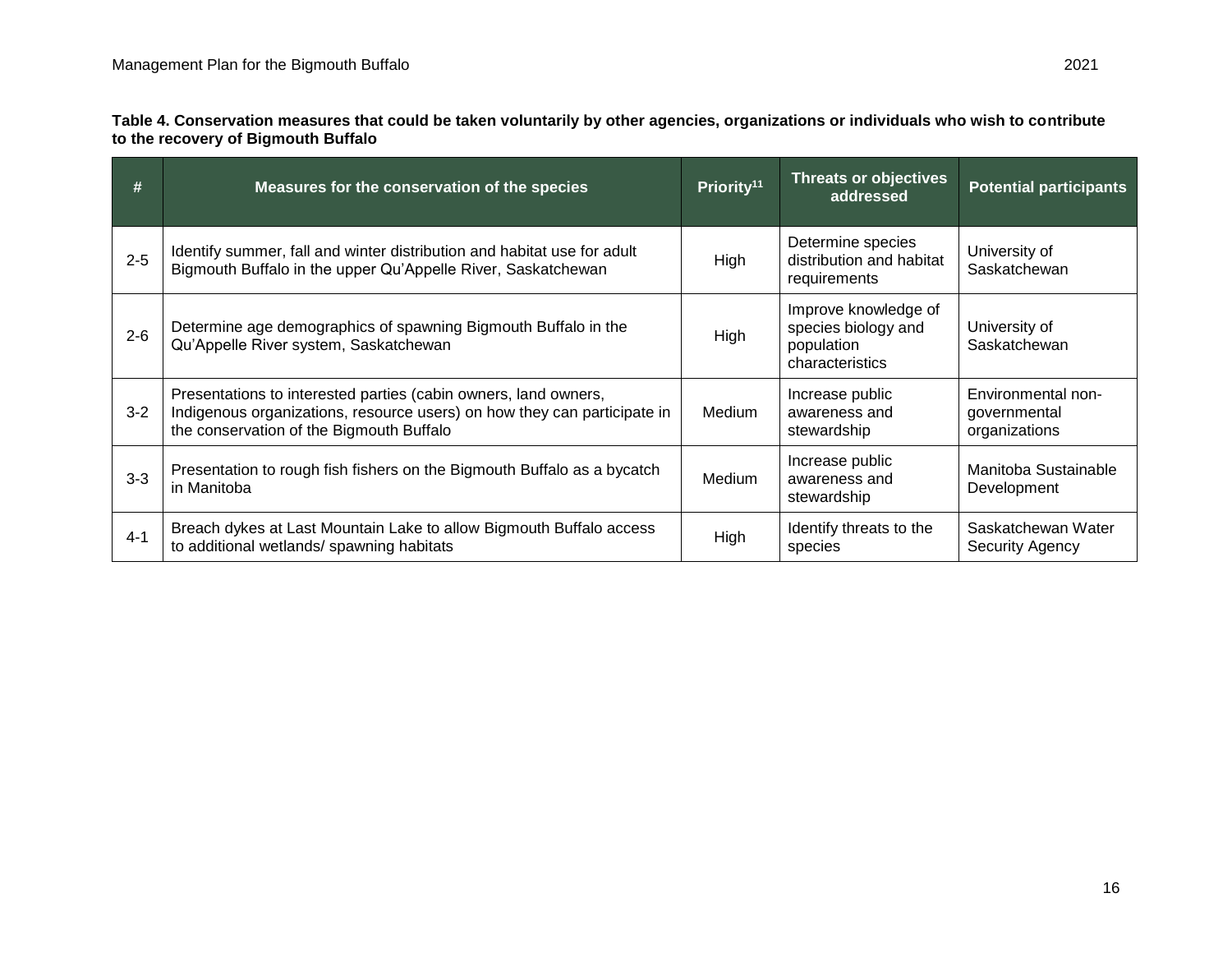### <span id="page-22-0"></span>**7.3 Narrative to support implementation schedule**

#### **Broad strategy 1: surveys and monitoring**

**1-1.** In Manitoba, more information on the distribution of Bigmouth Buffalo is needed to understand the full extent of this species. This is relevant throughout the province, but one example is to investigate the species range expansion into Lake Manitoba via the Portage Diversion. These surveys will identify potentially new areas of Bigmouth Buffalo presence.

#### **Broad strategy 2: research**

**2-1.** An acoustic telemetry study in the Lake Winnipeg Basin was initiated in 2016 and 20 Bigmouth Buffalo were tagged in each of the La Salle and Seine rivers. These fish have already moved considerable distances, with an average movement of >150 river km in four months. Additional fish were tagged in the Red River downstream of the St. Andrews Lock and Dam in 2017 to understand seasonal river versus lake use. Information on seasonal habitat use, mortality, river and population connectivity was collected from 2016 to 2018 and continues to be collected.

**2-2.** It is unclear if there is mixing of the Bigmouth Buffalo populations in Saskatchewan and Manitoba. The Portage la Prairie Water Control Structure blocks upstream fish movement, but there is potential for fish to move downstream through the Portage Diversion channel and, in high flows, over the Assiniboine River control structure at Portage la Prairie. However, low level passage would likely result in fish mortality due to high turbulence and contact with the energy dissipating device immediately below the control structure. Expansion of current radio/acoustic telemetry studies into the lower Qu'Appelle River and upper Assiniboine River will help determine Bigmouth Buffalo usage of the rivers and the level of interaction between the populations in Saskatchewan and Manitoba.

**2-3.** Areas utilized by Bigmouth Buffalo for spawning have been identified in Manitoba and Saskatchewan. In Manitoba, the east unit of Delta Marsh, a 19,000 hectare wetland along the southern shore of Lake Manitoba, is a known spawning site for the Bigmouth Buffalo (Wrubleski pers. comm.). However, Watchorn et al. (2012) has identified 425  $km^2$  of additional coastal wetlands around Lake Manitoba, which could also provide suitable spawning habitat for the species. In the Seine and La Salle rivers (tributaries of the Red River) spring floods provide several kilometers of suitable spawning habitat for the Bigmouth Buffalo (Watkinson pers. comm.), as do some tributaries of the lower Assiniboine River (Long pers. comm.). In the Qu'Appelle River system, Saskatchewan, Bigmouth Buffalo have been observed spawning in Rankin, Valeport and Fairy Hill marshes, Pasqua Lake, and Buffalo Pound Lake. Additional areas containing potential spawning habitat suitable for Bigmouth Buffalo have been identified, but have not been confirmed. Further investigation to confirm additional spawning areas is important to determine applicable conservation measures needed to protect this population.

**2-4.** Common Carp use Delta Marsh to spawn and is believed to be responsible for reduction of submerged aquatic vegetation in the wetland; a habitat required for successful Bigmouth Buffalo spawning. The impact of the Common Carp on the spawning success of Bigmouth Buffalo in the marsh is unknown. Knowledge gained from an investigation will increase knowledge on the health of the Bigmouth Buffalo population and inform conservation measures needed to protect spawning habitat.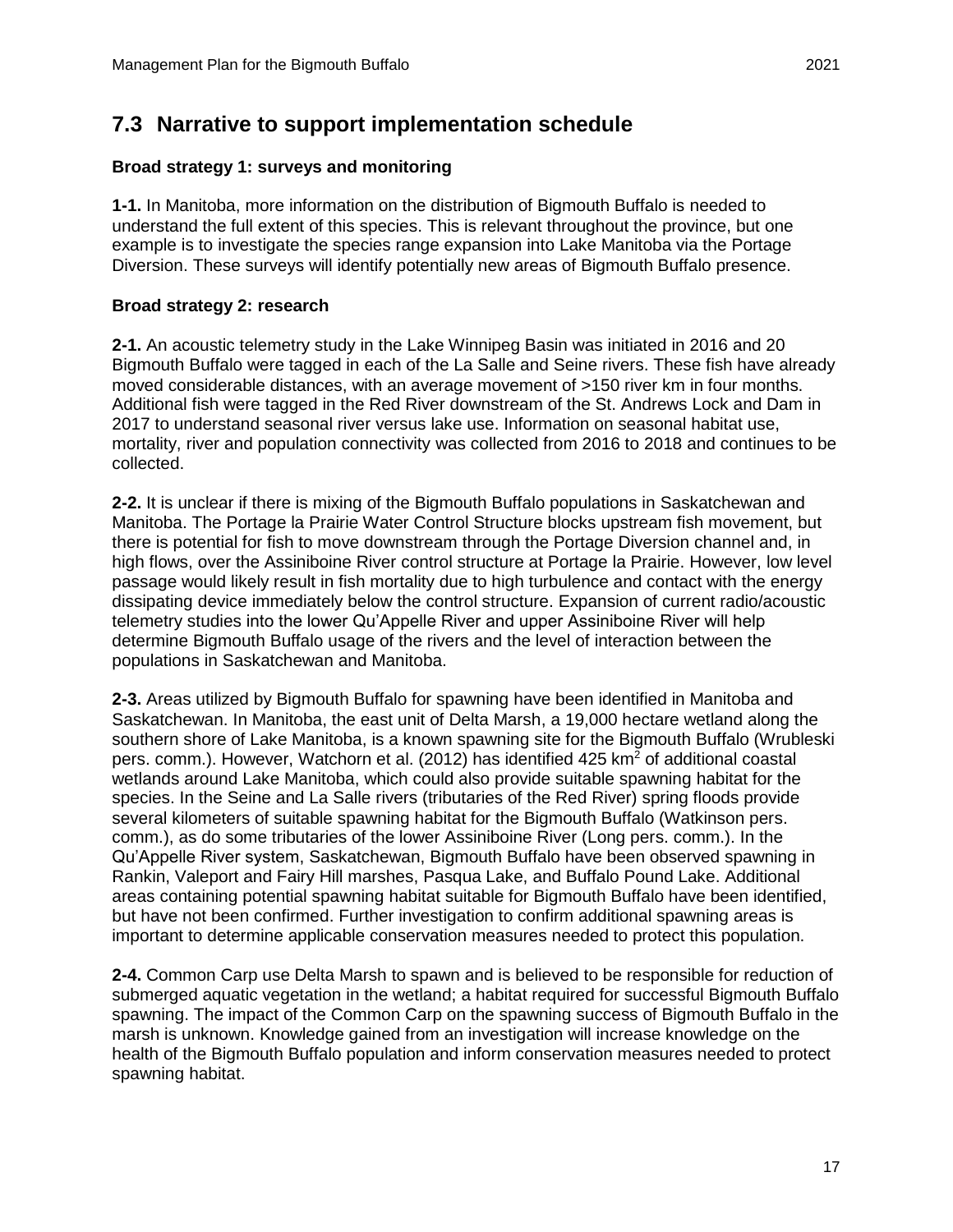**2-5.** Details on the habitat use of adult Bigmouth Buffalo in the upper Qu'Appelle River system are limited. For instance, some information is available for certain areas such as Pasqua Lake (Hlasny 2000), but the summer, fall and winter staging sites of adults in the other areas are largely unknown. It is important to locate these areas where adults spend the majority of their time outside the spawning window so potential threats may be identified and mitigated.

**2-6.** Rankin, Valeport and Fairy Hill marshes, and other areas in the Qu'Appelle River system contain spawning sites for the Bigmouth Buffalo. Understanding the age demographics of spawning adults would allow a better understanding of recruitment.

#### **Broad strategy 3: stewardship, outreach and communication**

**3-1.** Development and installation of educational signs about Bigmouth Buffalo at sites important to the conservation of the species will help to inform and educate the public on the species. The goals of the signs will be to mitigate potentially negative activities and aid in the conservation of Bigmouth Buffalo.

**3-2.** Public participation in the conservation process for the Bigmouth Buffalo is essential in the commercial and recreational fisheries sectors because they can help with data collection and reduce potential bycatch. Furthermore, an informed citizenry is more likely to help with the conservation of species at risk, such as the Bigmouth Buffalo.

**3-3.** There has been an increase of interest in expanding the rough fish fisheries in Manitoba, which could potentially impact Bigmouth Buffalo as a bycatch. Communication in the form of presentations and factsheets on this subject could help mitigate impacts on Bigmouth Buffalo in the province.

#### **Broad strategy 4: management, coordination and threat mitigation**

**4-1.** Dykes at Valeport Marsh (lower end of Last Mountain Lake) block water access to the backside marsh. Breaching of these dykes will allow fish to enter the wetlands and provide access to spawning habitat for Bigmouth Buffalo.

### <span id="page-23-0"></span>**8 Measuring progress**

The performance indicators presented below provide a way to define and measure progress toward achieving the management objective. A successful management program will achieve the overall aim of maintaining existing Bigmouth Buffalo (Saskatchewan-Nelson River populations) population levels and distribution, and conserving habitat within watersheds in which the species is found. Progress towards meeting these objectives will be reported on in the report on the progress of the management plan implementation.

To measure the progress toward meeting the long term objectives of this management plan, the following performance indicators have been identified:

 knowledge of the species biology and population characteristics has improved to facilitate management of the species and achieve the population and distribution objectives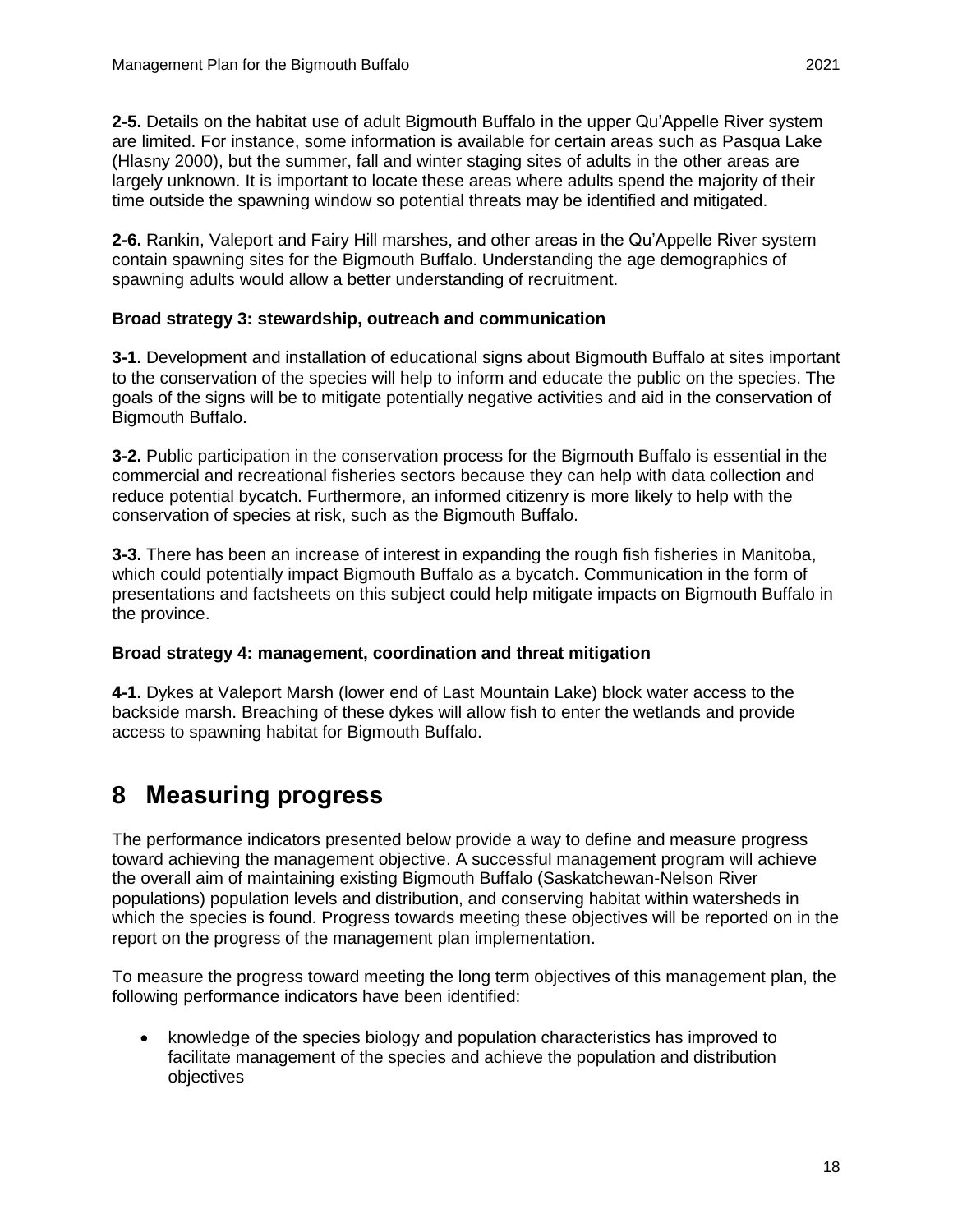some threats to the populations have been identified and mitigated

Detailed reporting on implementation of this management plan under section 72 of SARA will be carried out by assessing progress towards implementing the broad strategies and conservation measures. The implementation of this management plan will be monitored and reported on in five years after the plan has been posted to the Species at Risk Public Registry.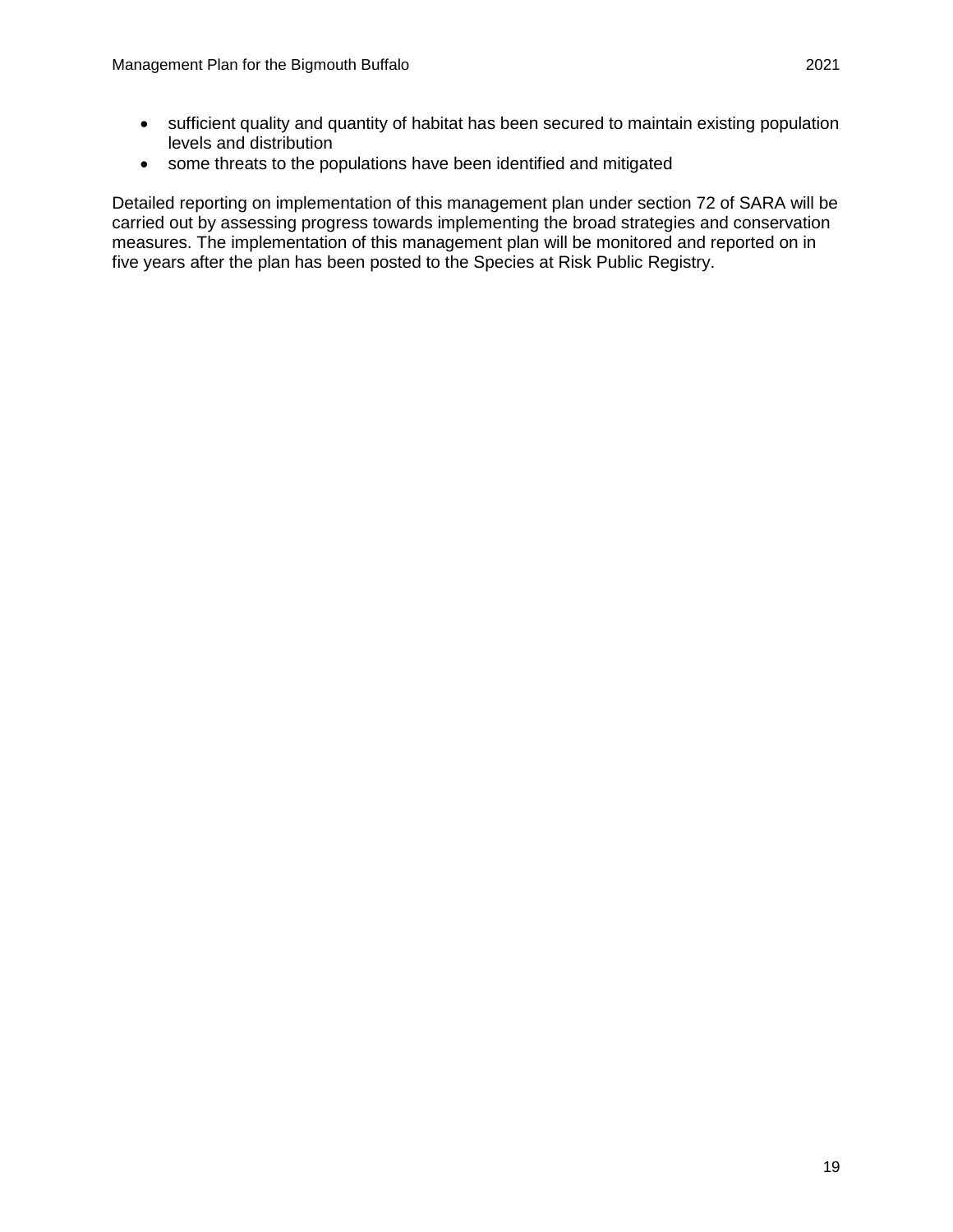### <span id="page-25-0"></span>**References**

Atton, F.M. and J.J. Merkowsky. 1983. Atlas of Saskatchewan fish. Saskatchewan Fisheries Branch and Saskatchewan Fisheries Laboratory. Regina: 83-2. 281 pp.

Becker, G.C. 1983. Fishes of Wisconsin. University of Wisconsin Press. 1025 pp.

Burr, B.M. and R.C. Heidinger. 1983. Reproductive behaviour of the Bigmouth Buffalo, *Ictiobus cyprinellus*, in Crab Orchard Lake, Illinois. American Midland Naturalist 110(1): 220-221.

Canadian Endangered Species Conservation Council. 2006. Wild Species 2005: The General Status of Species in Canada. Ottawa: Minister of Public Works and Government Services Canada.

Carlander, K.D. 1969. Handbook of Freshwater Fishery Biology. Vol. 1. The Iowa State University Press, Ames, Iowa. 752 pp.

Cooper, E.L. 1983. Fishes of Pennsylvania. Penn. State Univ. Press, University Park, PA. 243 pp.

COSEWIC. 200[9. COSEWIC assessment and update status report on the Bigmouth Buffalo](http://publications.gc.ca/collections/collection_2009/ec/CW69-14-577-2009E.pdf)  *Ictiobus cyprinellus*[, Great Lakes-Upper St. Lawrence populations and Saskatchewan-Nelson](http://publications.gc.ca/collections/collection_2009/ec/CW69-14-577-2009E.pdf)  [River populations, in Canada.](http://publications.gc.ca/collections/collection_2009/ec/CW69-14-577-2009E.pdf) Committee on the Status of Endangered Wildlife in Canada. Ottawa. vii + 40 pp.

Cudmore, B., C.A. MacKinnon and S.E. Madzia. 2004. Aquatic species at risk in the Thames River watershed, Ontario. Canadian Manuscript Report of Fisheries and Aquatic Sciences. 2707: v + 123 p.

Dunn, C.L., and D. Hjertaas. 1981. Water management for fish and wildlife of the Qu'Appelle River System. Wildlife Technical Report 82-2: 1-16.

Edwards, E.A. 1983. Habitat suitability index models: Bigmouth Buffalo. U.S. Fish and Wildlife Service, Department of the Interior, Washington, DC. Report FWS/OBS- 82/10.34 September 1983. 19 pp.

Goodchild, C.D. 1990. Status of the Bigmouth Buffalo, *Ictiobus cyprinellus*, in Canada. Canadian Field-Naturalist. 104:87-97.

Gould, W.R. III, and W.H. Irvin. 1962. The suitabilities and relative resistance of twelve species of fish as bioassay animals for oil refinery effluents. Proceedings of the Southwest Game and Fish Commissioners 16: 333-348.

Government of Canada. 2002. [Species at Risk Act. S.C. 2002, c. 29.](https://laws-lois.justice.gc.ca/eng/acts/S-15.3/) Published by the Minister of Justice.

Government of Saskatchewan. 1998. *The Wildlife Act.* Chapter W-13.12 of the Statutes of Saskatchewan, 1998 (effective March 6, 2000, except s.87, effective April 1, 1999) as amended by the Statutes of Saskatchewan, 2000, c.51 and 65; 2006, c.11; and 2007, c.43.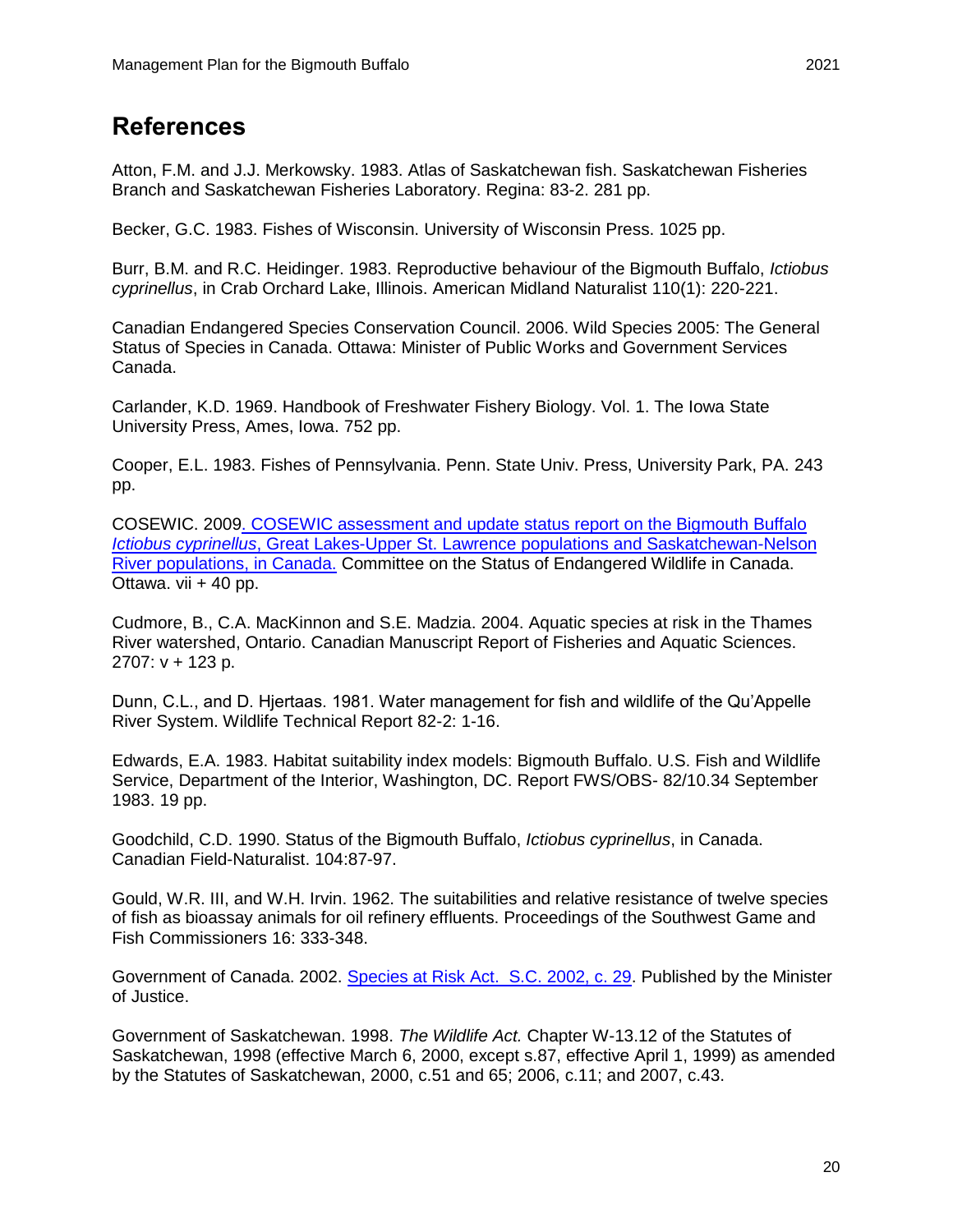Hlasny, R.E. 2000. Assessment of the Bigmouth Buffalo population in Pasqua Lake. Fish and Wildlife Branch Saskatchewan Environment. 36 pp.

Johnson, R.P. 1963. Studies of the life history and ecology of the Bigmouth Buffalo, *Ictiobus cyprinellus (*Valenciennes). Journal of the Fisheries Research Board of Canada 20:1397-1429.

Manitoba Conservation Data Centre. 2019. [Vertebrate Conservation Status Ranks.](https://www.gov.mb.ca/sd/environment_and_biodiversity/cdc/index.html) Winnipeg, Manitoba. (Accessed: April 15, 2019).

Minckley, W.L., J.E. Johnson, J.N. Rinne, and S.E. Willoughby. 1970. Foods of buffalofishes, genus *Ictiobus*, in central Arizona reservoirs. Transactions of the American Fisheries Society 99(2): 333-342.

NatureServe. 2019. [NatureServe Explorer: An online encyclopedia of life \[web application\].](http://explorer.natureserve.org/)  [Version 7.1](http://explorer.natureserve.org/)*.* NatureServe, Arlington, Virginia. (Accessed: April 15, 2019).

Nelson, P. 2003. Bigmouth Buffalo status summary. Report to Manitoba's Endangered Species Advisory Committee. Draft. 8 pp.

Page, L.M., and B.M. Burr. 1991. A Field Guide to Freshwater Fishes. Houghton Mifflin Company, Boston. 432 pp.

Pfleiger, W.L. 1975. The fishes of Missouri. Missouri Department of Conservation. 343 pp.

Poff, N.L., M.M. Brinson, and J.W. Day Jr. 2002. Aquatic ecosystems and global climate change. Report to the Pew Centre on Global Climate Change, Arlington Virginia. v + 43 pp.

Saskatchewan Conservation Data Centre. 2019. [Saskatchewan Vertebrates Taxa List.](http://biodiversity.sk.ca/SppList.htm) Regina, Saskatchewan. (Accessed: April 15, 2019).

Schindler, D.W., and W.F. Donahue. 2006. An impending water crisis in Canada's prairie provinces. Proceedings of the National Academy of Sciences 103(19): 7210-7216.

Sereda, J. and M.S. Pollock. 2014. Investigating the link between flow and fish habitat in the Qu'Appelle valley. Water Security Agency. 48 pp.

Sereda, J., G. McMaster, and M.S. Pollock. 2014. Development of best management practices for the protection of Bigmouth Buffalo habitat in the Qu'Appelle River system. Water Security Agency. 70 pp.

Stewart, K.W. and D.A. Watkinson. 2004. The Freshwater Fishes of Manitoba. University of Manitoba Press, Winnipeg MB. 276 pp.

Stewart, K.W., I. M. Suthers, and K. Leavesley. 1985. New fish distribution records in Manitoba and the role of a man-made interconnection between two drainages as an avenue of dispersal. Canadian Field-Naturalist 99:317-326.

Trautman, M.B. 1981. The Fishes of Ohio. Rev. Ed. Ohio State University Press. 782 pp.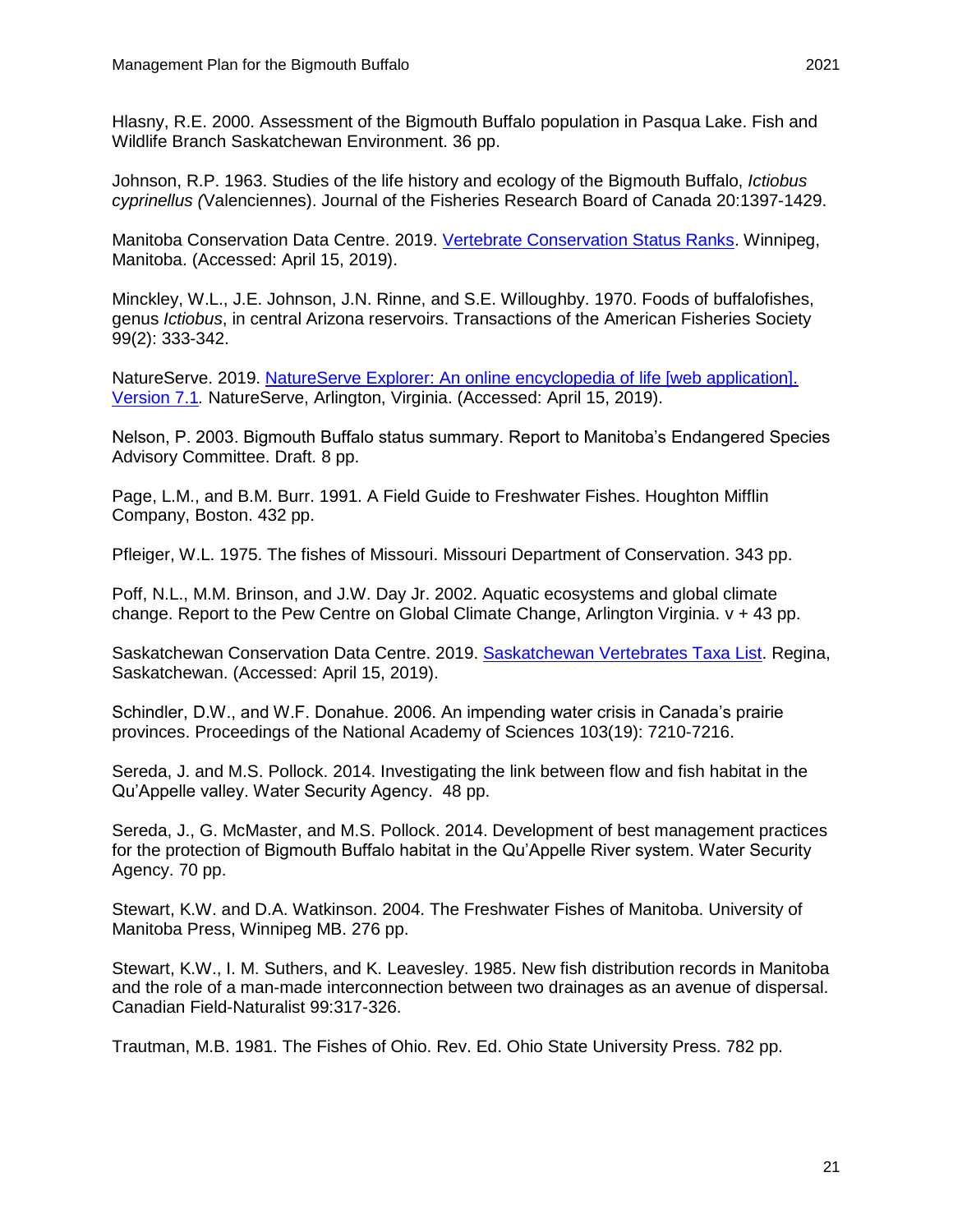Watchorn, K.E., L.G. Goldsborough, D.A. Wrubleski, and B.G. Mooney. 2012. A hydrogeomorphic inventory of coastal wetlands of the Manitoba Great Lakes: Lakes Winnipeg, Manitoba and Winnipegosis. Journal of Great Lakes Research 38 (Supplement 3):115-122.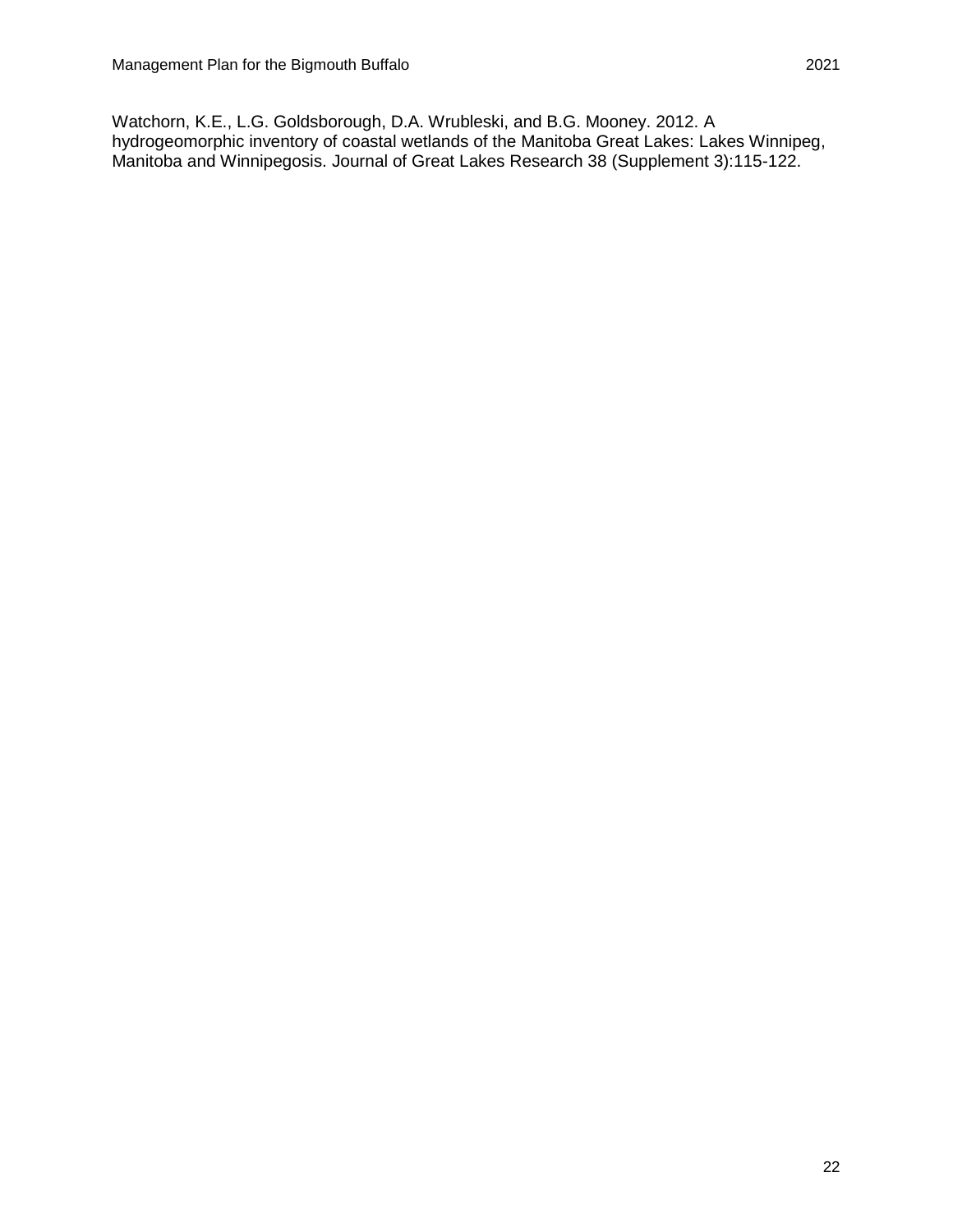<span id="page-28-0"></span>In accordance with the [Cabinet Directive on the Environmental Assessment of Policy, Plan and](https://www.canada.ca/en/impact-assessment-agency/programs/strategic-environmental-assessment/cabinet-directive-environmental-assessment-policy-plan-program-proposals.html)  [Program Proposals](https://www.canada.ca/en/impact-assessment-agency/programs/strategic-environmental-assessment/cabinet-directive-environmental-assessment-policy-plan-program-proposals.html) (2010), *Species at Risk Act* (SARA) recovery planning documents incorporate strategic environmental assessment (SEA) considerations throughout. The purpose of a SEA is to incorporate environmental considerations into the development of public policies, plans, and program proposals to support environmentally sound decision-making and to evaluate whether the outcomes of a recovery planning document could affect any component of the environment or achievement of any of the [Federal Sustainable Development Strategy'](http://fsds-sfdd.ca/index.html#/en/intro/)s (FSDS) goals and targets.

This management plan will contribute to the FSDS goal and key priority (healthy wildlife populations) that ensures all species have healthy and viable populations. Work under this goal will support progress towards the 2020 Biodiversity Goals and Targets for Canada and the global conservation objectives of the United Nations Convention on Biological Diversity, in particular, by ensuring that needed management plans are in place. This management plan will contribute to meeting the short term milestones in the FSDS, specifically that species at risk are exhibiting stabilizing or improved trends since their listing. Actions identified in the four broad strategies (surveys and monitoring; research; management, coordination and threat mitigation; and stewardship, outreach and communication) to achieve the population and distribution objectives will help contribute towards fulfilling the FSDS goals.

Management planning is intended to benefit species at risk and biodiversity as a whole. However, it is recognized that management plans may also inadvertently lead to environmental effects beyond the intended benefits. The planning process is based on national guidelines and directly incorporates consideration of all environmental effects, with a particular focus on possible impacts to non-target species or habitats. The results of the SEA are incorporated directly into the management plan itself, but are also summarized in this appendix. This management plan will benefit the environment by promoting the conservation of the Bigmouth Buffalo. The potential for the plan to inadvertently lead to adverse effects on other species was considered. The SEA concluded that this plan will have a positive effect on the environment and will not entail any significant adverse effects.